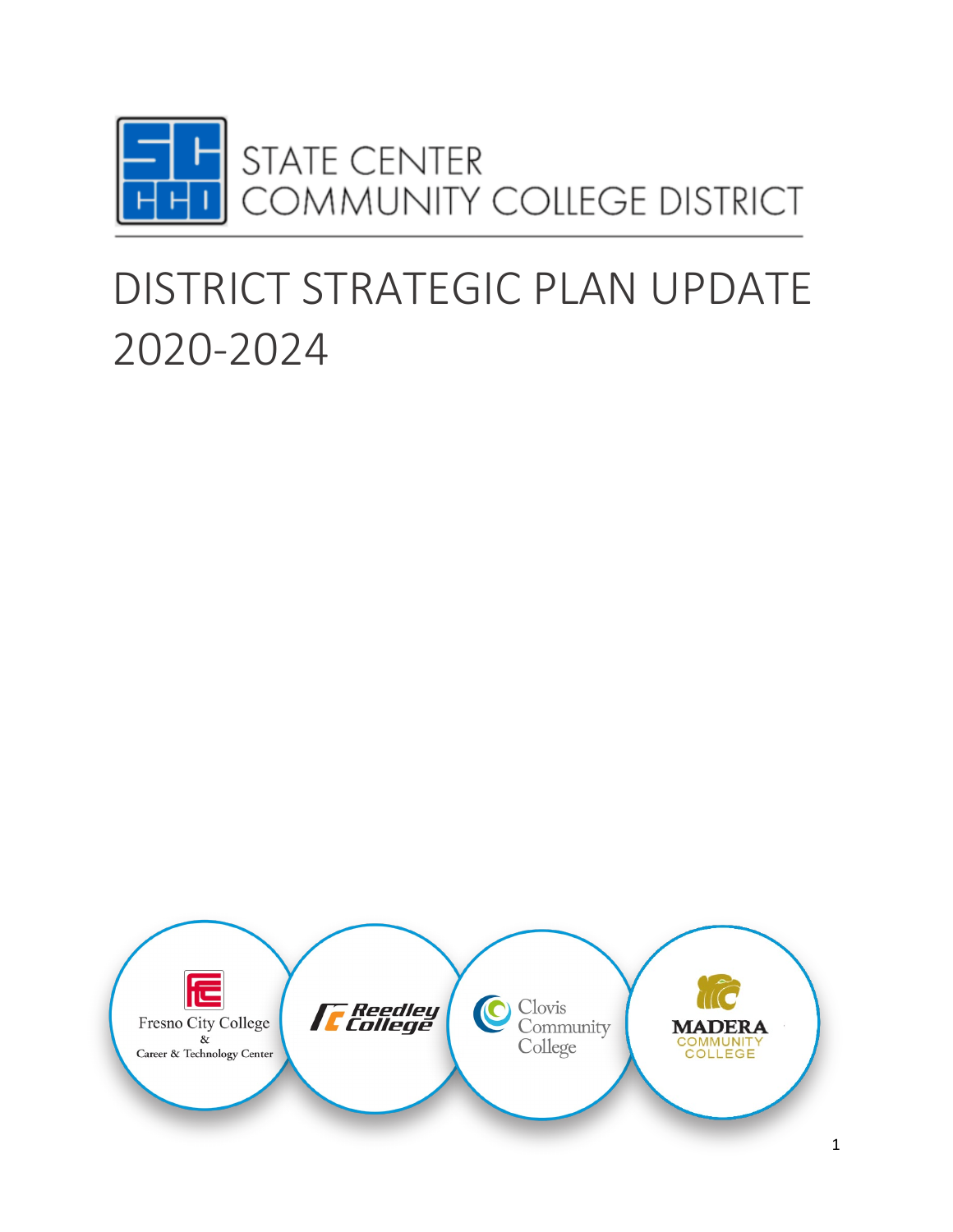## Table of Contents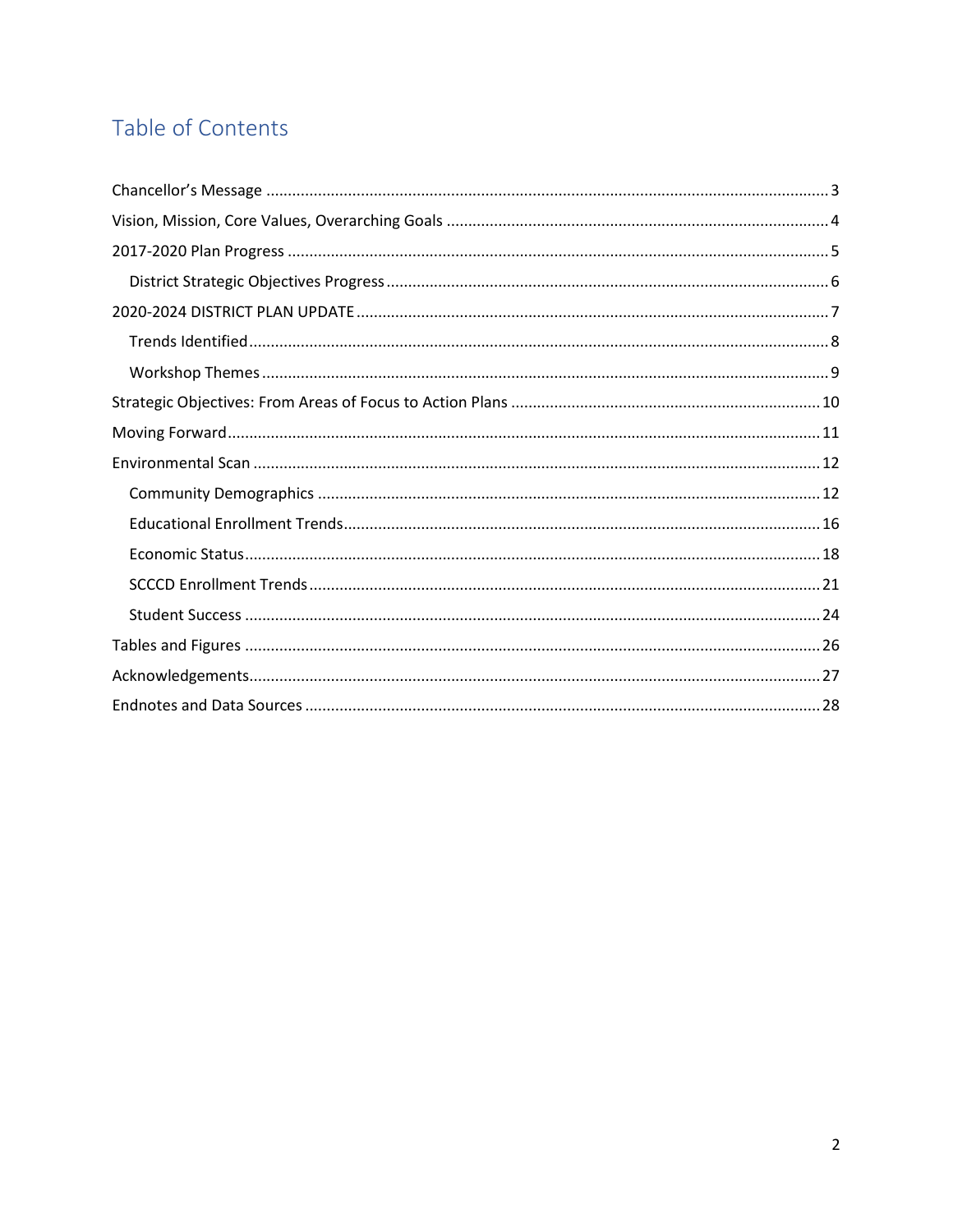## <span id="page-2-0"></span>Chancellor's Message

State Center Community College District maintains its rich tradition of empowering through educational excellence. The following is an update to our District Strategic Plan, summarizing a collaborative process that has been underway with all of our college constituent groups, the District Strategic Planning Committee (DSPC), and community partners since mid-2019. All participants in this process have done an incredible job in making minor updates to the strategic plan, but our Vision, Mission, Core Values, and Overarching Goals remain focused on promoting equitable student success and strengthening our community. This strategic plan update is evidence of our district's dedication to ongoing institutional assessment and continuous improvement.

In early 2020, as we drafted this document amid the COVID-19 pandemic, we recognized a need to be more flexible and adaptable in how we offer instruction, including our CTE courses, to accommodate a shift in student needs. I am proud of our students, faculty, and staff for adjusting quickly to learning, teaching, and working remotely. In this new environment, we increased our offerings of online, credential-based training to include more short-term programs in a newly impacted labor market, to accelerate the entrance of our community members back into the workforce with skills relevant to changing local needs. As we shifted to a virtual environment, the pandemic affected our use of technology district-wide, in both instruction and student support, as well as business practices. We are also making adjustments in anticipation of an impact to our state funding and institutional budgets for the next several years.

However, as we look forward through the duration of this strategic plan update, work continues in the community toward the district's ongoing plans for expansion. This includes a number of bond-funded Measure C improvement projects at all of our campuses and centers, as well as construction of new buildings in our service area for academic and career technical training courses. This growth will better align district capacity to projected population growth, meeting the need for specialized training and higher education in our community. Further, with the consolidation of our district offices to the Guarantee Building in Downtown Fresno in 2019, we brought together operations to promote collaboration and improve efficiency in our district business operations.

This strategic plan update also reflects the District's commitment to providing support for our colleges, to assist our campuses in the creation of a structured and effective educational environment aligned with the California Community Colleges Chancellor's Office Vision for Success. Together we will accelerate the pace of educational reform efforts adopted statewide, to promote student success within a Guided Pathways framework.

I am confident that together, from our students, faculty, and staff, to our Board of Trustees and our community, we will emerge from this crisis stronger and more dedicated than ever, to provide the education and training that our community will desperately need as we face an uncertain future. I know we will be able to address any adversity thrown our way and come out a stronger and more effective academic institution. Outside influences are beyond our control, and it will take all of us working together, maintaining our focus to help students reach their educational and career goals.

Dr. Paul Parnell, Chancellor State Center Community College District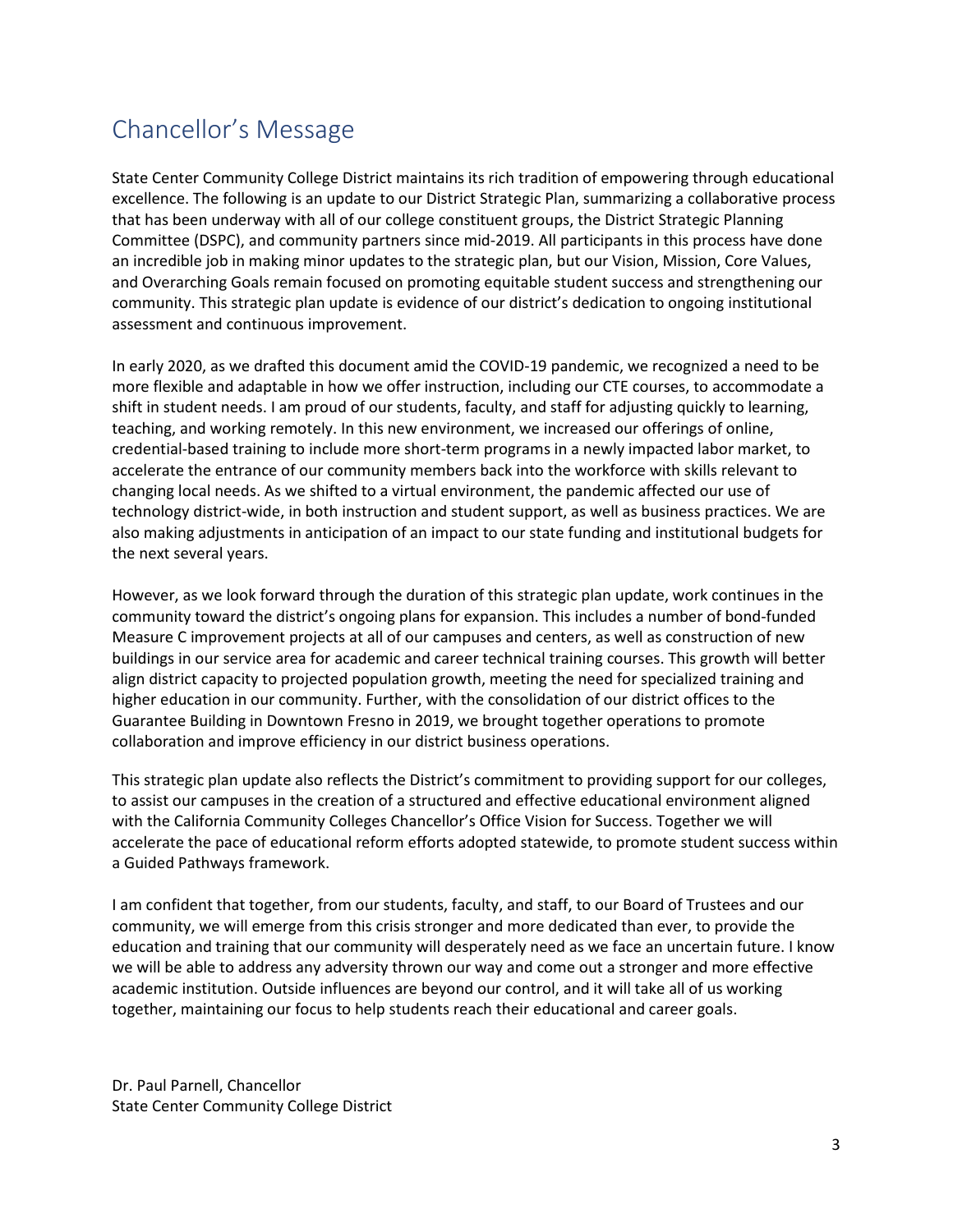<span id="page-3-0"></span>

# VISION

**Empowering through educational excellence**

## **MISSION**

**State Center Community College District is committed to empowering our colleges in their efforts to promote exemplary educational opportunities and to provide safe, inclusive, and supportive learning environments leading to student success and global competitiveness, which will transform our region.** 

## CORE VALUES

### **STEWARDSHIP**

We are committed to the enhancement, preservation, conservation, and effective utilization of our resources.

### **COLLABORATION**

We are committed to fostering a spirit of teamwork internally with our students, faculty, classified professionals and administrators while expanding our external partnerships with education, industry, and our community.

### **INTEGRITY**

We are accountable and transparent. We adhere to the highest professional standards.

#### **INNOVATION**

We are committed to an educational environment promoting actions and processes that create new methods, ideas, or products.

#### **INCLUSIVITY**

We are intentional in creating an environment that cultivates, embraces, and celebrates diversity.

# OVERARCHING GOALS

**1 Excellence in Education** To empower our colleges to cultivate excellence in educational programs and student support services.

### **2 Institutional Effectiveness**

To pursue data-informed, people-driven continuous quality improvement in processes and resources.

## **3 Leader in Higher Education & Community Collaboration**

 To be a force for positive change by expanding partnerships in education and workforce development.

## **4\* Alignment with the California Community Colleges Vision for Success**

 To assist colleges in planning future goals for student success within a \*New Overarching Goal for 2020-2024 **Cuided Pathways framework.**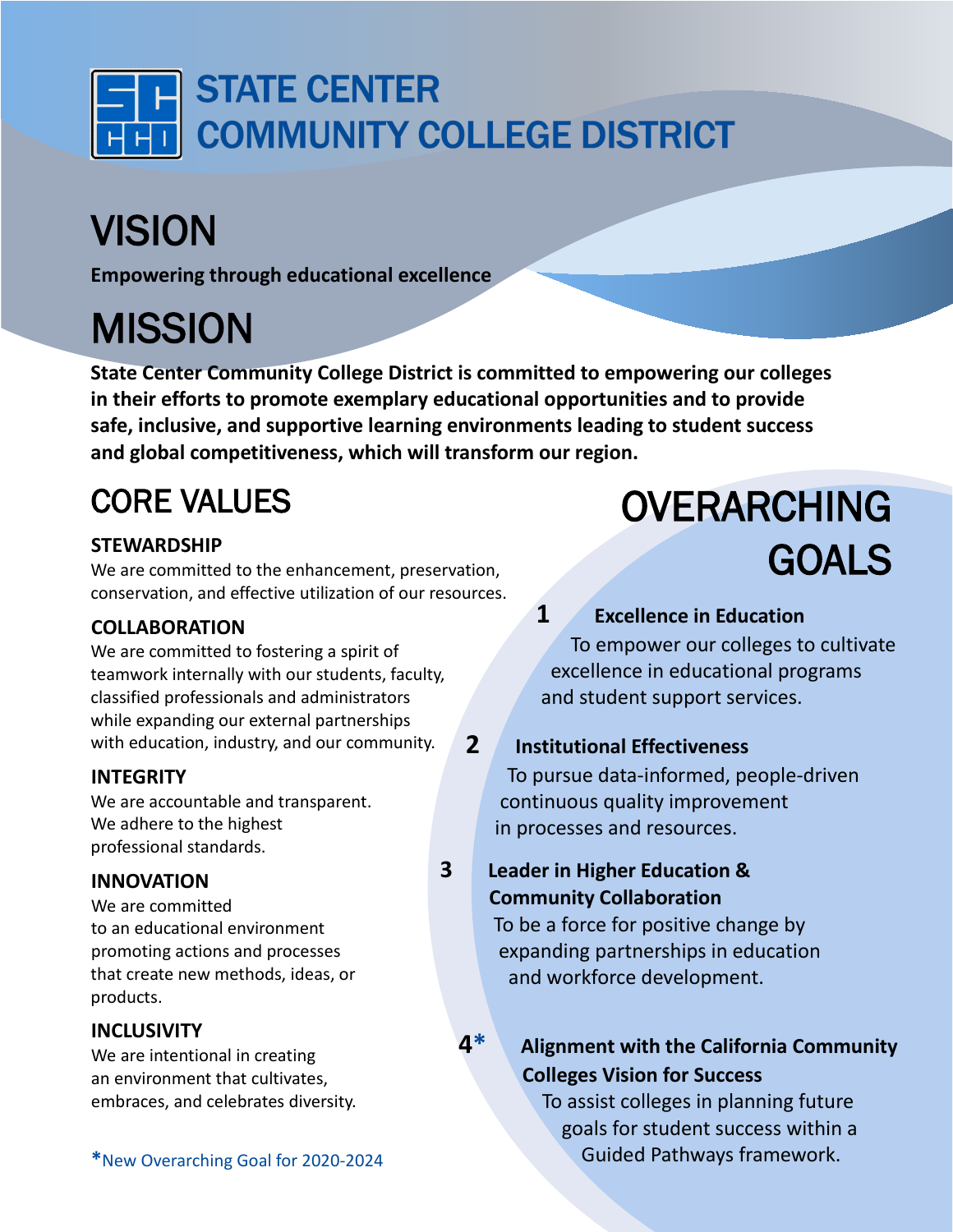## <span id="page-4-0"></span>2017-2020 Plan Progress

The direction of State Center Community College District (SCCCD) continues to reflect its Vision, Mission, and Core Values from the 2017-2020 Strategic Plan. As shown on the previous page, the district's goals are being updated for 2020-2024 with the addition of a fourth Overarching Goal, to address the California Community Colleges Chancellor's Office Vision for Success, which outlines goals for colleges statewide to promote student success and close equity gaps in higher education.

Over the past 4 years, the district has established strategic objectives based on the 2017 plan. These strategic objectives are the mechanism through which we work toward accomplishing the district's Overarching Goals. With these goals in mind, each of our colleges formulate independent strategic plans, tailored to their unique environments. Their plan progress is not reported in this document.

A District Strategic Planning Committee (DSPC), with representatives from the district and all of our colleges and centers, monitors key achievements district wide in the process of continuous improvement. The table on the next page shows key achievements from work in progress or work completed at the district level. The DSPC assesses needs and updates strategic objectives annually. The following strategic objective progress demonstrates SCCCD's commitment to achieving our Overarching Goals.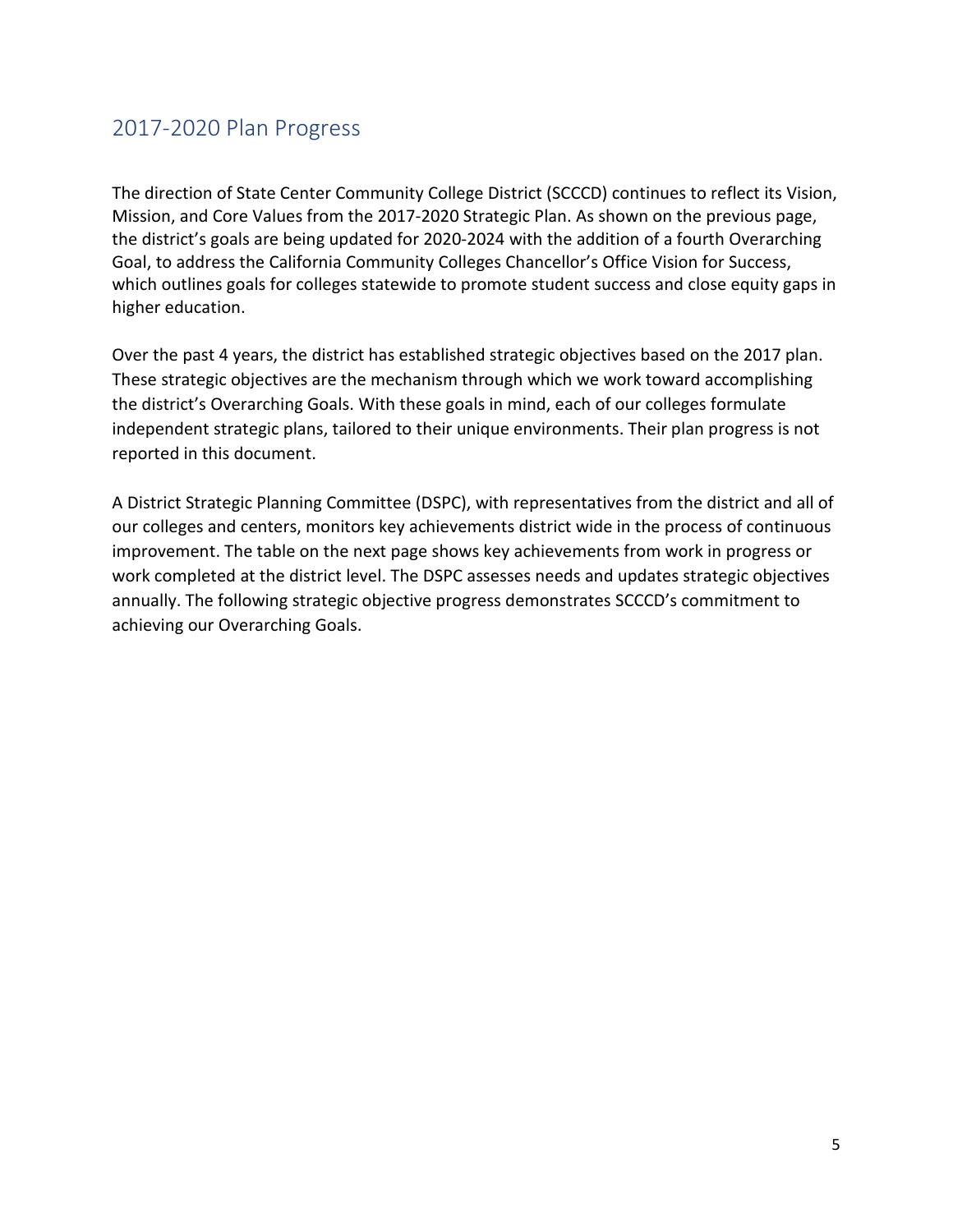## <span id="page-5-0"></span>District Strategic Objectives Progress

| Year<br><b>Added</b> | <b>Strategic Objective</b>                                                                                                       | <b>Overarching</b><br><b>Goal Addressed</b>                                | Key Achievements $\rightarrow$ Status                                                                                                                                       |
|----------------------|----------------------------------------------------------------------------------------------------------------------------------|----------------------------------------------------------------------------|-----------------------------------------------------------------------------------------------------------------------------------------------------------------------------|
| 2017                 | Create, implement,<br>utilize, and maintain<br>a data warehouse                                                                  | Institutional<br>Effectiveness<br>(Goal #2)                                | Local<br>customized database $\rightarrow$ Completed<br>Data warehouse<br>$\rightarrow$ In Progress                                                                         |
| 2017                 | Promote a dynamic<br>environment to<br>attract, develop, and<br>retain a diverse<br>faculty and staff                            | Leader in Higher<br>Education &<br>Community<br>Collaboration<br>(Goal #3) | <b>Technology training</b><br>$\rightarrow$ Completed<br>Survey of staff<br>development needs<br>$\rightarrow$ Completed<br>Leadership program<br>$\rightarrow$ In Progress |
| 2018                 | Promote a<br>college-going culture                                                                                               | Excellence in<br>Education<br>(Goal #1)                                    | Central Valley Promise $\rightarrow$ In Progress<br>$\rightarrow$ In Progress<br>AB19                                                                                       |
| 2019                 | Support a process of<br>pathways and<br>promise for student<br>success                                                           | Excellence in<br>Education<br>(Goal #1)                                    | College Self-Assessment<br>and Work Plans<br>$\rightarrow$ Completed<br><b>Guided Pathways</b><br>$\rightarrow$ In Progress                                                 |
| 2020                 | Support alignment of<br>college goals with<br><b>Vision for Success</b><br>and the<br>Student-Centered<br><b>Funding Formula</b> | Alignment with<br>Vision for<br><b>Success</b><br>$(Goal \#4)$             | <b>Vision for Success</b><br>Goals support<br>$\rightarrow$ In Progress                                                                                                     |

<span id="page-5-1"></span>*Table 1. District Strategic Objectives Progress*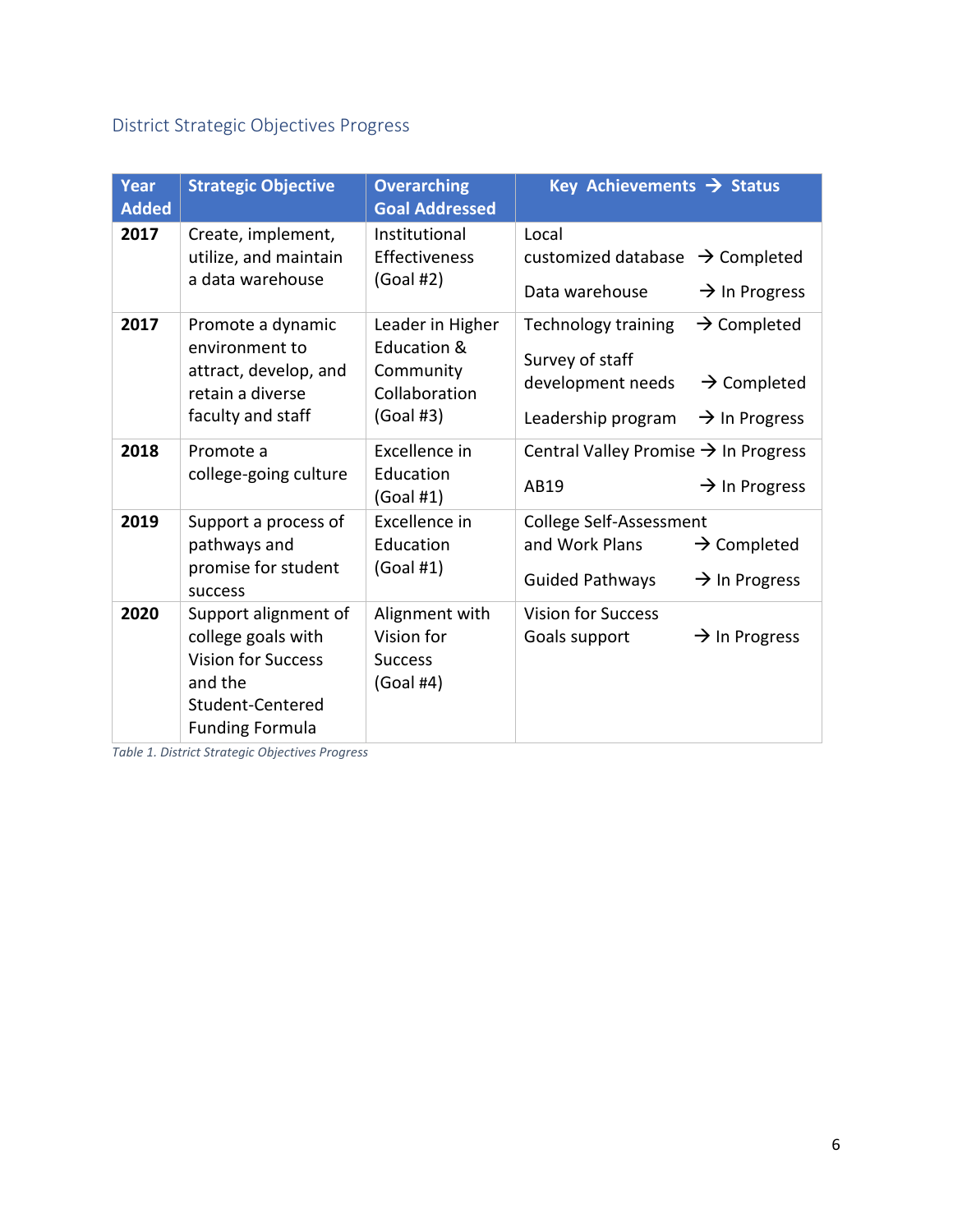## <span id="page-6-0"></span>2020-2024 DISTRICT PLAN UPDATE

This document is an update to the 2017-2020 District Strategic Plan. This update is the collaborative work of the District Strategic Planning Committee (DSPC), with members from the district and all of our colleges involved in its composition and review. Implementation of the plan and its updates are meant to be a cyclical and continuous process, keeping the district's Vision, Mission, and Core Values at the forefront of any changes. This requires ongoing tracking, assessments, and adjustments necessary to respond to a dynamic environment.

As stated previously, the DSPC assesses needs and updates strategic objectives annually, in the interest of continuous improvement. For example, the addition of a district strategic objective in 2020 (see table above) addresses the need to support our colleges in adherence to the California Community Colleges Chancellor's Office (CCCCO) Vision for Success and reflects our ability as a district to adapt to changing community needs. More strategic objectives were not determined in advance, at the outset of this update. Strategic objectives will be added in 2021, 2022, and so forth, as part of the DSPCs ongoing tracking, assessment, and adjustments, as needed and depending on currently unforeseen pressures in our ever-changing environment.

Continuous assessment and a flexible strategic plan maintains our effectiveness as an academic institution amid environmental changes, as we monitor Key Performance Indicators (KPIs) at our colleges and adjust accordingly. For examples of KPIs we monitor district-wide, and for more information on a variety of data maintained for official reporting purposes, please visit the CCCCO Management Information Systems Data Mart [\(datamart.cccco.edu/DataMart.aspx\)](http://www.datamart.cccco.edu/DataMart.aspx) or the Student Success Metrics LaunchBoard [\(calpassplus.org/LaunchBoard/StudentS-Success-](http://www.calpassplus.org/LaunchBoard/StudentS-Success-Metrics.aspx)[Metrics.aspx\)](http://www.calpassplus.org/LaunchBoard/StudentS-Success-Metrics.aspx).

In our commitment to continuous improvement, we dedicated six months during 2019 to collaborate, gathering input from district and college leadership and committees in the process of composing this District Strategic Plan Update. The district hosted a Strategic Planning Workshop in September of 2019, with invitations extended to a wide variety of community and district stakeholders to participate. Over 90 participants attended to review current materials and planning structures.

In addition, college constituency groups were given the opportunity to provide feedback on the plan update. Participatory governance was an important step, as this updated plan will serve as the foundation for institutional decision-making during the plan's four-year period. In addition, colleges will develop their own, site-specific strategic plans aligned to the Overarching Goals in this District Strategic Plan Update.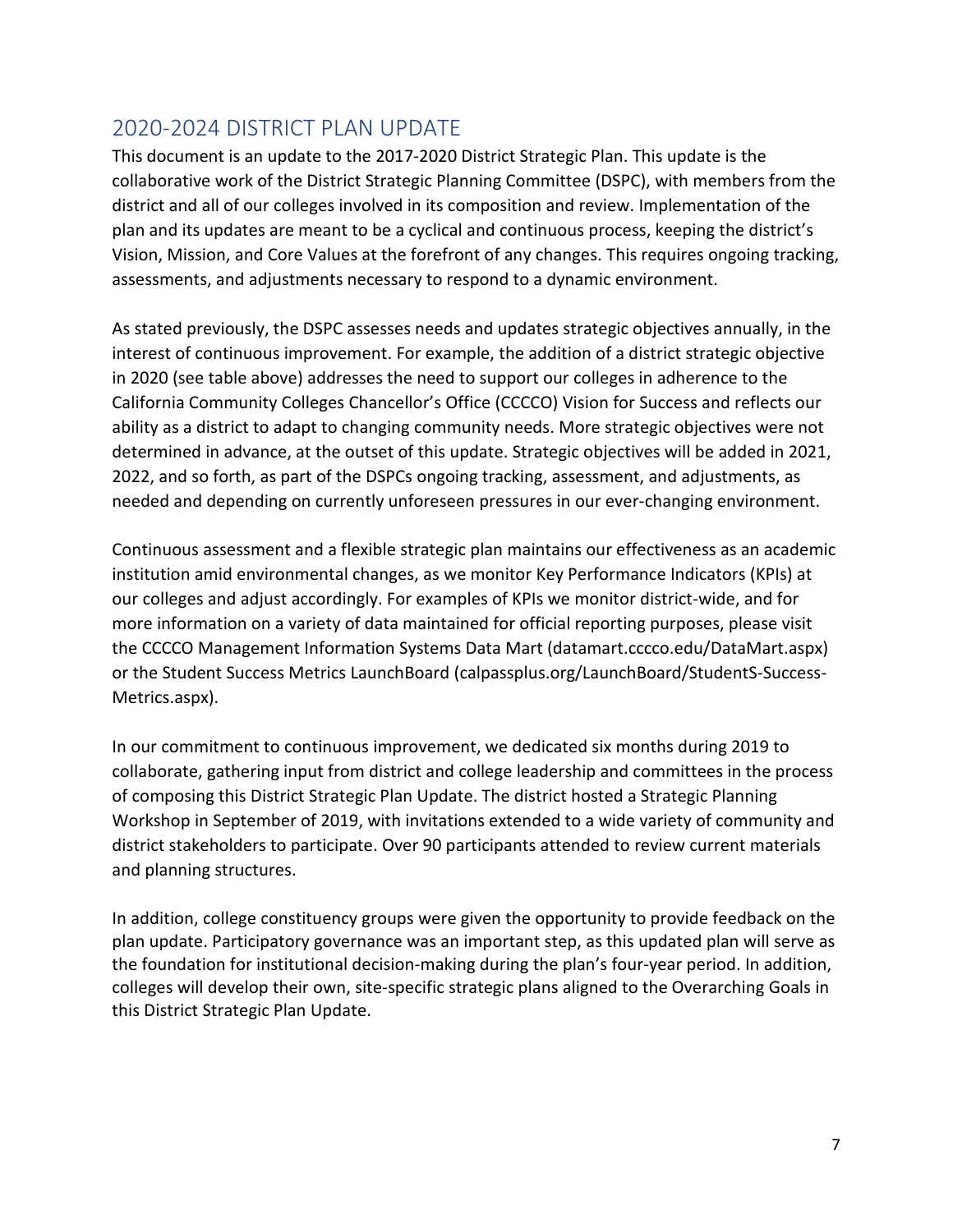September 2019 Strategic Planning Workshop Representation

| <b>Participants</b>               | <b>SCCCD Locations</b>             |
|-----------------------------------|------------------------------------|
| <b>Community members</b>          | Fresno City College,               |
| <b>Equity leaders</b>             | Career & Technical Education,      |
| <b>Guided Pathways leaders</b>    | Reedley College,                   |
| Faculty                           | Clovis Community College,          |
| Classified staff                  | Madera Community College Center,   |
| <b>Students</b>                   | Oakhurst Community College Center, |
| Administrators                    | and the District                   |
| Industry leaders                  |                                    |
| K-12 and University partners, and |                                    |
| Institutional researchers         |                                    |

<span id="page-7-1"></span>*Table 2. Strategic Planning Workshop Representation*

#### <span id="page-7-0"></span>Trends Identified

Results of district-wide analyses provided a background for discussion at the Strategic Planning Workshop, prior to planning future goals. To plan effectively, it is important to understand current institutional strengths and community needs, in order to identify areas for improvement in a setting that encourages feedback from a variety of constituent groups and professional roles across the district. Participants of the Strategic Planning Workshop, along with the District Strategic Planning Committee (DSPC) and institutional researchers, reviewed regional metrics and identified positive and negative trends from data analysis. Examples of identified local trends included:

#### Areas of Strength

- High school, associate degree, and 4-year degree completion rates are increasing locally.
- District-wide enrollment continues trending upward, with 60% of our student population consistently enrolling soon after high school, or before age 25.
- Labor market data analysis shows an increase in jobs with high wage potential in our service area. Our district already has strong Career Technical Education (CTE) programs, but we need additional programs to address growing labor market needs. These data highlight an opportunity for SCCCD to close equity gaps in income disparity in our community by educating a highly skilled labor force to help grow the economy.

Barriers and Opportunities for Improvement

• Regional bachelor's degree attainment is declining vs. California averages for Hispanic students. Our colleges are positioned to serve a student population representative of our diverse community at large, starting and supporting students equitably, and early on along higher education pathways, to increase transfers to 4-year institutions for ultimate completion of bachelor's degrees.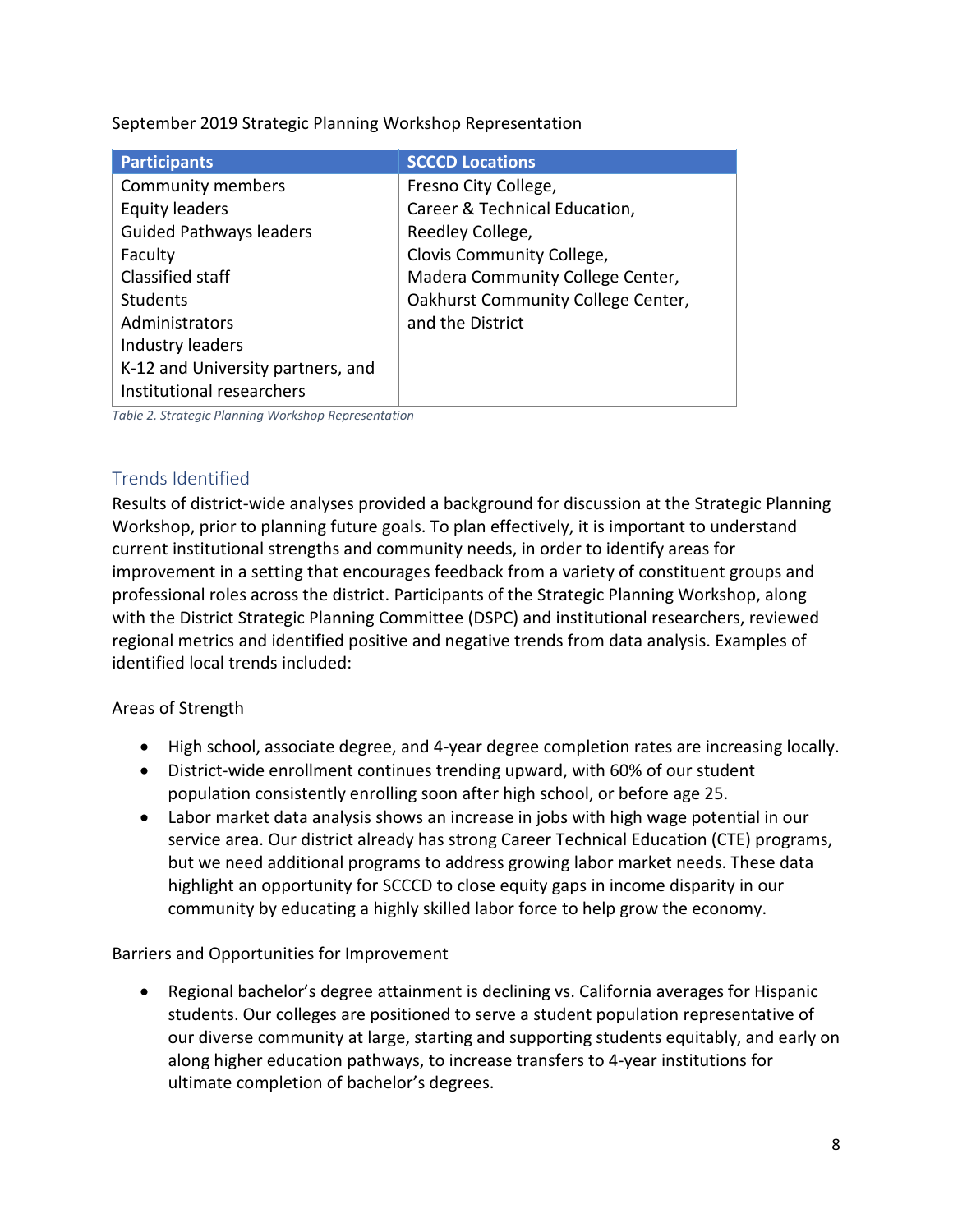Barriers and Opportunities for Improvement (continued)

- Our region also reports declining enrollment and low educational attainment for several student demographics, such as Hispanic or African American students, as well as male students overall.
- SCCCD has the opportunity to increase our college going culture for students aged 25+.
- The district could use existing wage data to improve clarity, in career opportunities and pay outcomes, to highlight pathways that reduce income disparity in the local labor market.

#### <span id="page-8-0"></span>Workshop Themes

The intent of the Strategic Planning Workshop was to foster data-informed conversations. After reviewing results of district-wide analyses, the workshop identified recurring themes, upon which participants recommended we focus our District Strategic Plan Update. The workshop themes were categorized into six areas of focus:

- Equity
- Technology
- Communication
- Labor Market Needs
- College-Going Culture
- Partnerships

Following the Strategic Planning Workshop in fall 2019, colleges were asked to share focus areas with their academic and classified senates, associated student governments, college councils, and other groups on campus, to engage participatory governance and request feedback.

All feedback from colleges was received by the DSPC by the end of January 2020. Furthermore, SCCCD is governed by a Board of Trustees, which is comprised of community members who represent the district. This District Strategic Plan Update was adopted by the Board of Trustees on March 2, 2021.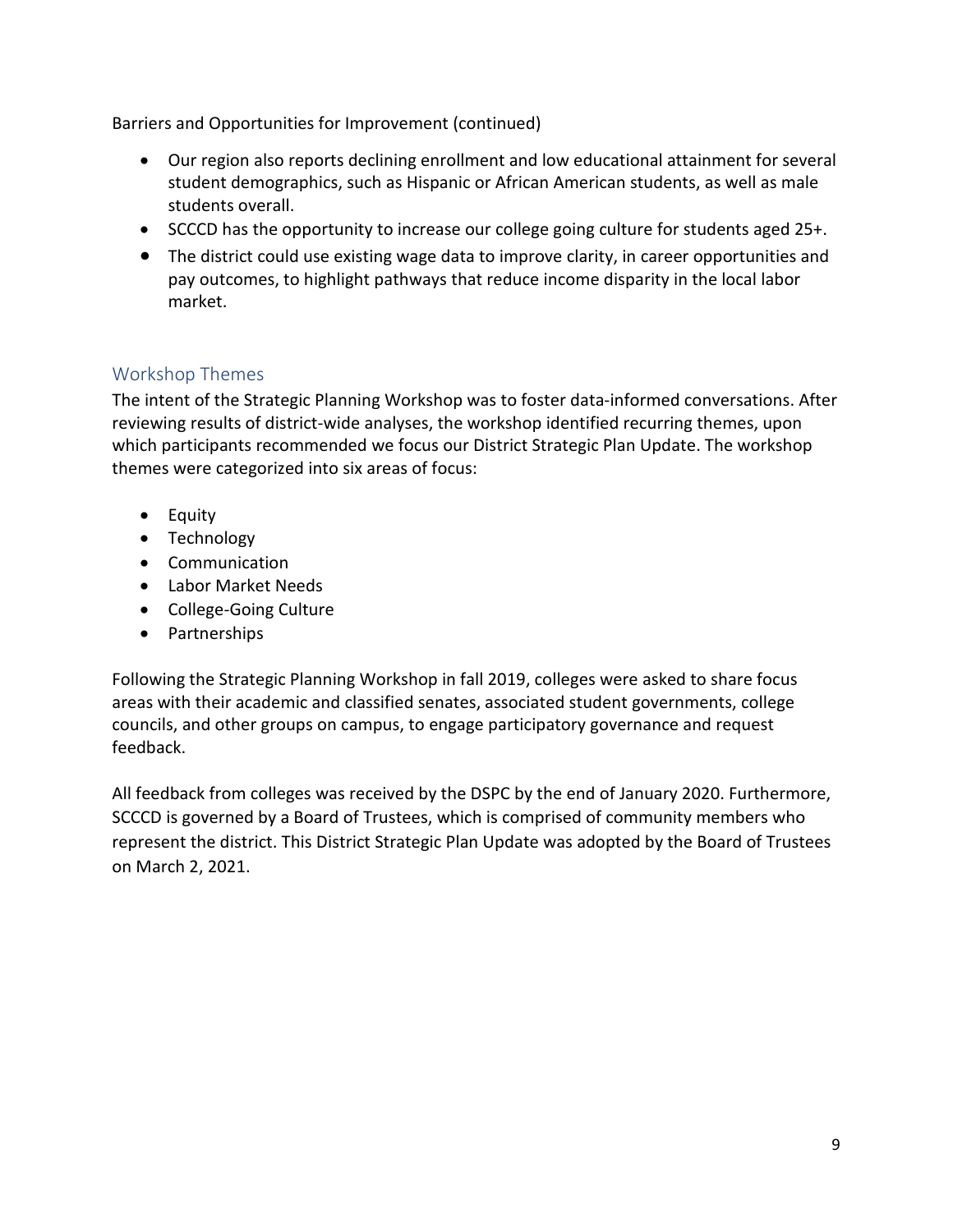## <span id="page-9-0"></span>Strategic Objectives: From Areas of Focus to Action Plans

Each of the six areas of focus identified by the Strategic Planning Workshop included subsections that represented more specific concepts. The nature of a multi-college district like ours is such that prioritization of these concepts will vary depending on different needs between campuses. To adopt the Overarching Goals of our district-wide strategic plan, individual colleges will have the flexibility to tailor their response to the areas of focus identified from the workshop themes, according to their unique academic and institutional environments. In this respect, the district and each of our colleges will participate in identifying strategic objectives, in a dynamic manner and as needs emerge, under each area of focus as it applies to their campus on an annual basis throughout the four years of the 2020-2024 District Strategic Plan. This discretion in setting activities and efforts as individual colleges supports flexibility, while working together as a whole district, in alignment toward improvements under the same Overarching Goals.

While new strategic objectives will be developed annually, work on previously established objectives may continue, as needed, based on an assessment of outcomes. As described in our 2017-2020 Strategic Plan, a **SMART Assessment Form** identifying

**S**pecific and **M**easurable **A**ctions, **R**esponsible parties and **T**imelines

will continue to be completed independently at our colleges and at the district level for each identified annual strategic objective, and the assessment will be used to gauge progress. We will monitor KPIs at institutional and student levels to evaluate institutional effectiveness as a district and to identify areas for improvement. After SMART assessment, the district and colleges will update their annual strategic objectives accordingly, in response to the dynamic nature of our community's needs to provide a highly structured approach to student success.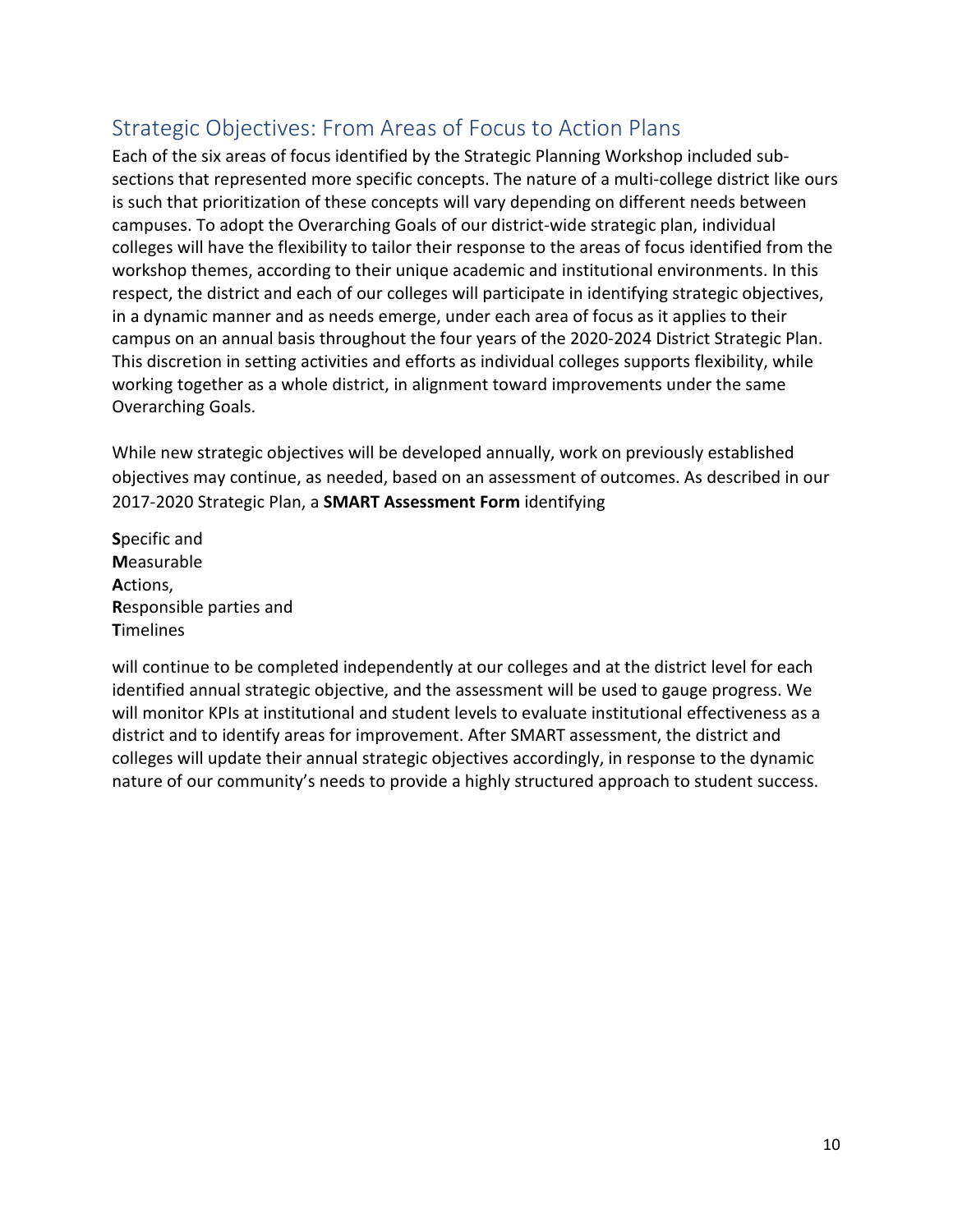## <span id="page-10-0"></span>Moving Forward

As previously mentioned, efforts to address the Overarching Goals set in 2017 are ongoing, while we used the opportunity of this update to identify an additional goal and assess the need for new strategic objectives at the district level. Next, the DSPC will come up with new strategic objectives for the district, annually and as needed, through 2024. Colleges will develop their own strategic plans, using this District Strategic Plan Update for guidance. Colleges as well as the district will determine improvement activities that suit their academic environments and institutional needs, according to their individual strategic plans, and all will review regularly using SMART Assessment through 2024.

Since implementation of the SCCCD 2017-2020 District Strategic Plan, Guided Pathways has become a statewide framework for helping community college students achieve their educational goals. Our role as a district is to support our colleges in developing and sustaining their Guided Pathways plans, to ensure our students benefit equitably from the integration of the many California-based educational initiatives by clarifying academic program navigation and aligning courses with 4-year institutional requirements.

In addition, since implementation of the SCCCD 2017-2020 District Strategic Plan, the California Community Colleges Chancellor's Office released the Vision for Success with goals set to:

- Increase student completion of degrees and technical training
- Increase transfers to UC and CSU institutions
- Decrease the units earned by students upon completion of their academic goals
- Increase employment in fields closely related to students' higher education discipline
- Reduce equity gaps by supporting traditionally underrepresented student groups
- Reduce overall regional achievement gaps to strengthen local economies

Community colleges statewide were required to submit local goals aligned with the Vision for Success in 2019. With the addition of a 4<sup>th</sup> Overarching Goal, this District Strategic Plan Update includes the intent to work continuously toward supporting and strengthening our colleges in a manner that promotes student success.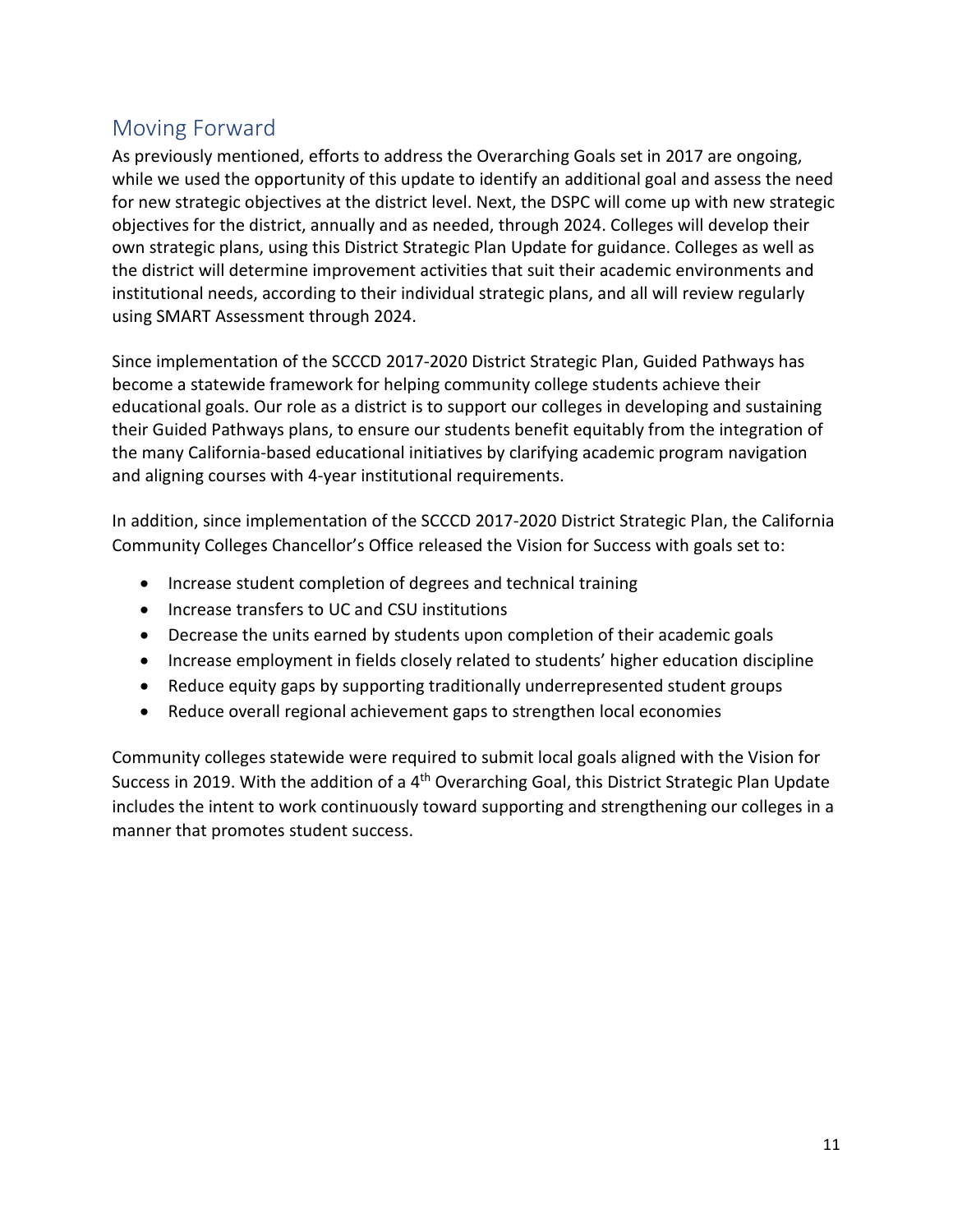## <span id="page-11-0"></span>Environmental Scan

Due to the dynamic nature of labor market and economic priorities, community demographics, and legislation, the district needs to be resilient in its efforts to understand gaps between community needs and the institutional tools it has to address them. To be effective, the district resolves to assess its effectiveness within that dynamic environment, to identify actionable areas for improvement, and to adapt its practices to the benefit of its community. As a result, the 2020-2024 District Strategic Plan Update is informed by analyses of community data, comparing internal metrics to both statewide and local scans of the district's service area, which includes most of Fresno and Madera counties, and smaller portions of Tulare and Kings counties, including more than 5,500 square miles over urban and rural communities. For purposes of this environmental scan, note that data are presented by whole counties.

#### <span id="page-11-1"></span>Community Demographics

The total population of Fresno, Madera, Tulare, and Kings Counties exceeds 1.8 million people. While California's population is projected to grow by 4.0% between 2020 and 2025, the projected growth rate of SCCCD counties exceeds the projected statewide rate, especially in Madera County. With our Madera Community College Center pursuing the goal of accreditation as the district's fourth independent college, the district is working to increase capacity where there is projected need, to rise to the opportunity to serve our growing community.

|                      | 2010               | 2020       | 2025       | <b>Change Projected</b> |
|----------------------|--------------------|------------|------------|-------------------------|
| Area                 | <b>U.S. Census</b> | Projected  | Projected  | from 2020               |
| California           | 37,253,956         | 40,467,295 | 42,066,880 | $4.0\%$                 |
| <b>Fresno County</b> | 930,450            | 1,032,052  | 1,086,466  | $5.3\%$                 |
| <b>Madera County</b> | 150,865            | 162,293    | 173,508    | $6.9\%$                 |
| <b>Tulare County</b> | 442,179            | 486,677    | 511,971    | $5.2\%$                 |
| <b>Kings County</b>  | 152,982            | 156,711    | 164,632    | $5.1\%$                 |

#### Population Growth by County

<span id="page-11-2"></span>*Table 3. Service Area Population Growth*

*Data source: State of California, Department of Finance P-1 State Population Projections by County (2010-2060, 1-year increments). <sup>1</sup> Sacramento, California, Vintage 2019.*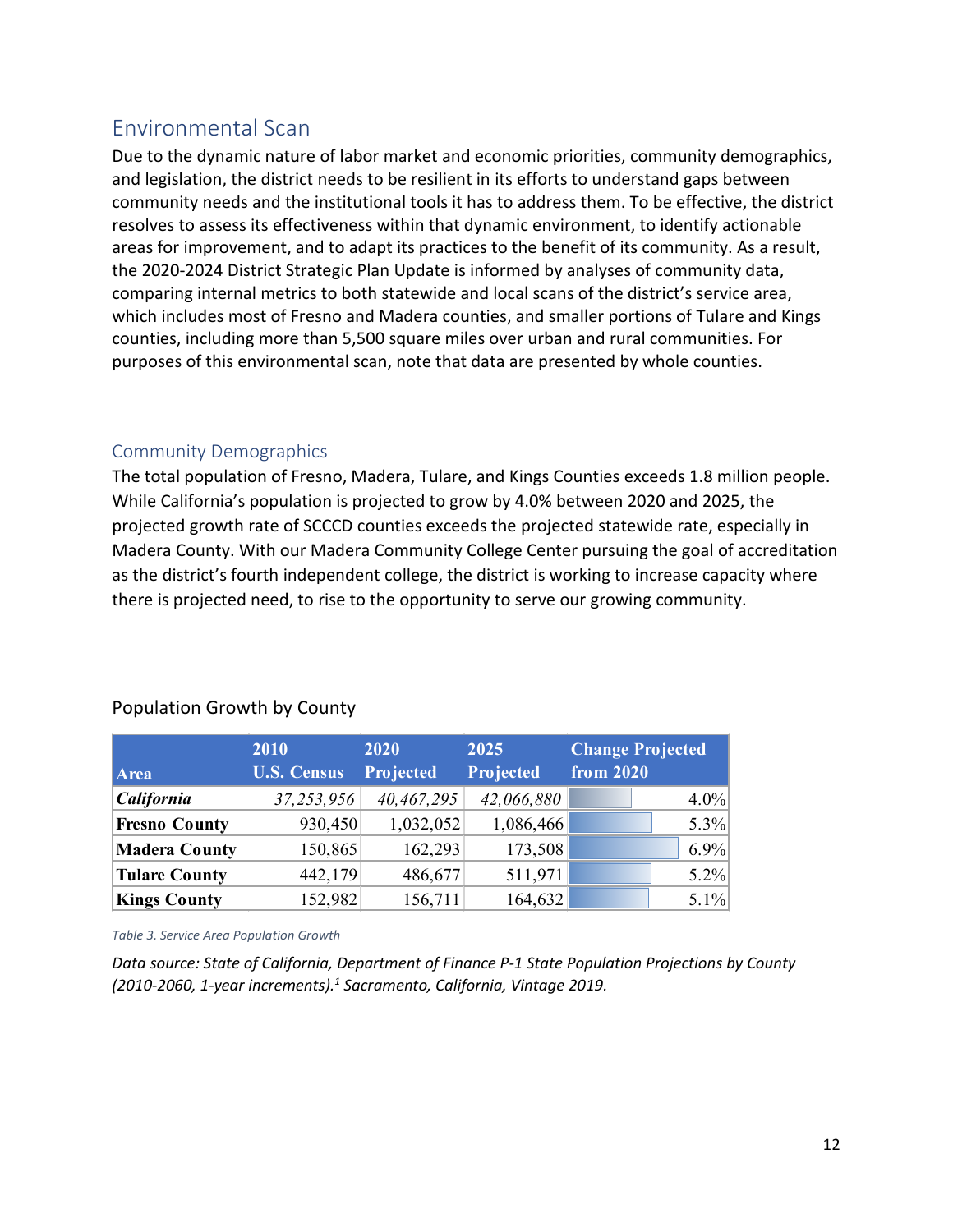<span id="page-12-0"></span>Adult Community Ethnic Diversity Compared to SCCCD Student Population

The graph on the following page shows the State Center Community College District's service area is ethnically diverse, with roughly 64% of the adult population being persons of color. The composition of the district-wide student body population exceeds community diversity, with 74% of our students identifying as persons of color.



*Figure 1. Service Area vs. SCCCD Student Ethnic Diversity*

*Data sources: US Census Bureau, American Community Survey, 2018 S0501 5-Year Estimates2 and SCCCD Info Book,3 January 2020.* 

SCCCD is committed to creating equitable higher education opportunities. We are proud to serve an ethnically diverse student population that is largely representative of our community as a whole, and will help reduce achievement gaps in local labor markets while reducing income disparities.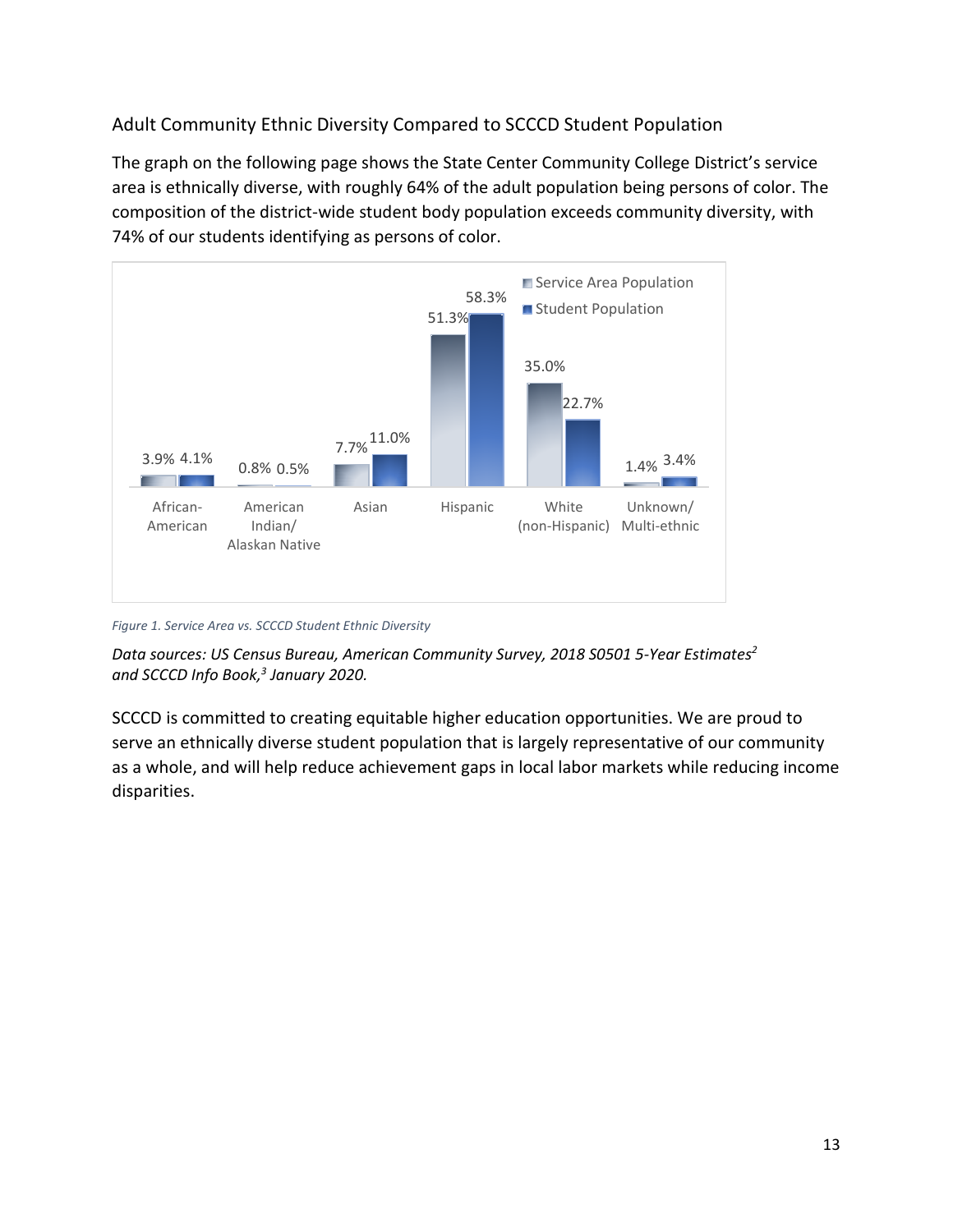#### SCCCD Employee Diversity

In the past ten years, employment in the district has increased 5.6%. The district has increased the number of females hired as administrators by 65%, as well as increasing female faculty by nearly 14%, where male staff and administrators have increased by at least 10%.

| <b>Employee Type</b>  | <b>Gender</b> | <b>Fall 2009</b> | <b>Fall 2019</b> | 10-yr Change |
|-----------------------|---------------|------------------|------------------|--------------|
| <b>Total</b>          |               | 2,365            | 2498             | 5.6%         |
|                       | Female        | 828              | 943              | 13.9%        |
| <b>Faculty</b>        | Male          | 789              | 796              | 0.9%         |
| <b>Staff</b>          | <b>Female</b> | 436              | 403              | $-7.6%$      |
|                       | Male          | 261              | 287              | 10.0%        |
| <b>Administrators</b> | <b>Female</b> | 23               | 38               | 65.2%        |
|                       | Male          | 28               | 31               | 10.7%        |

<span id="page-13-0"></span>*Table 4. SCCCD Employee Diversity, Gender*

Data source: CCCCO MIS Data Mart, Faculty & Staff Demographics Report<sup>4</sup>, January 2020.

Faculty comprise nearly 70% of total district employees (data not shown). Since 2009, the district has grown total faculty employment by 7.5%, with a 52.7% increase in faculty who identify as persons of color over the past 10 years.

| <b>Faculty Ethnicity</b>        | <b>Fall 2009</b> | <b>Fall 2019</b> | <b>10-yr Change</b> |
|---------------------------------|------------------|------------------|---------------------|
| <b>Total Faculty</b>            | 1617             | 1739             | $7.5\%$             |
| <b>Persons of Color</b>         | 450              | 687              | 52.7%               |
| White, Multi-ethnic, or Unknown | 167              | 1052             | $-9.9\%$            |

<span id="page-13-1"></span>*Table 5. SCCCD Employee Diversity, Faculty Ethnicity*

For a disaggregated view of Faculty ethnicity, see the table below.

| <b>Faculty Ethnicity, Disaggregated</b> | <b>Fall 2009</b> | <b>Fall 2019</b> | 10-yr Change |
|-----------------------------------------|------------------|------------------|--------------|
| <b>Total Faculty</b>                    | 1617             | 1739             | $7.5\%$      |
| African-American                        | 56               | 81               | 44.6%        |
| American Indian/Alaskan Native          | 20               | 14               | $-30.0\%$    |
| Asian                                   | 116              | 179              | 54.3%        |
| Hispanic                                | 254              | 409              | 61.0%        |
| <b>Pacific Islander</b>                 |                  |                  | $0.0\%$      |
| White                                   | 1035             | 943              | $-8.9\%$     |
| <b>Unknown</b>                          | 131              | 79               | $-39.7%$     |

<span id="page-13-2"></span>*Table 6. SCCCD Employee Diversity, Faculty Ethnicity, Disaggregated*

*Data source: CCCCO MIS Data Mart, Faculty & Staff Demographics Report, January 2020*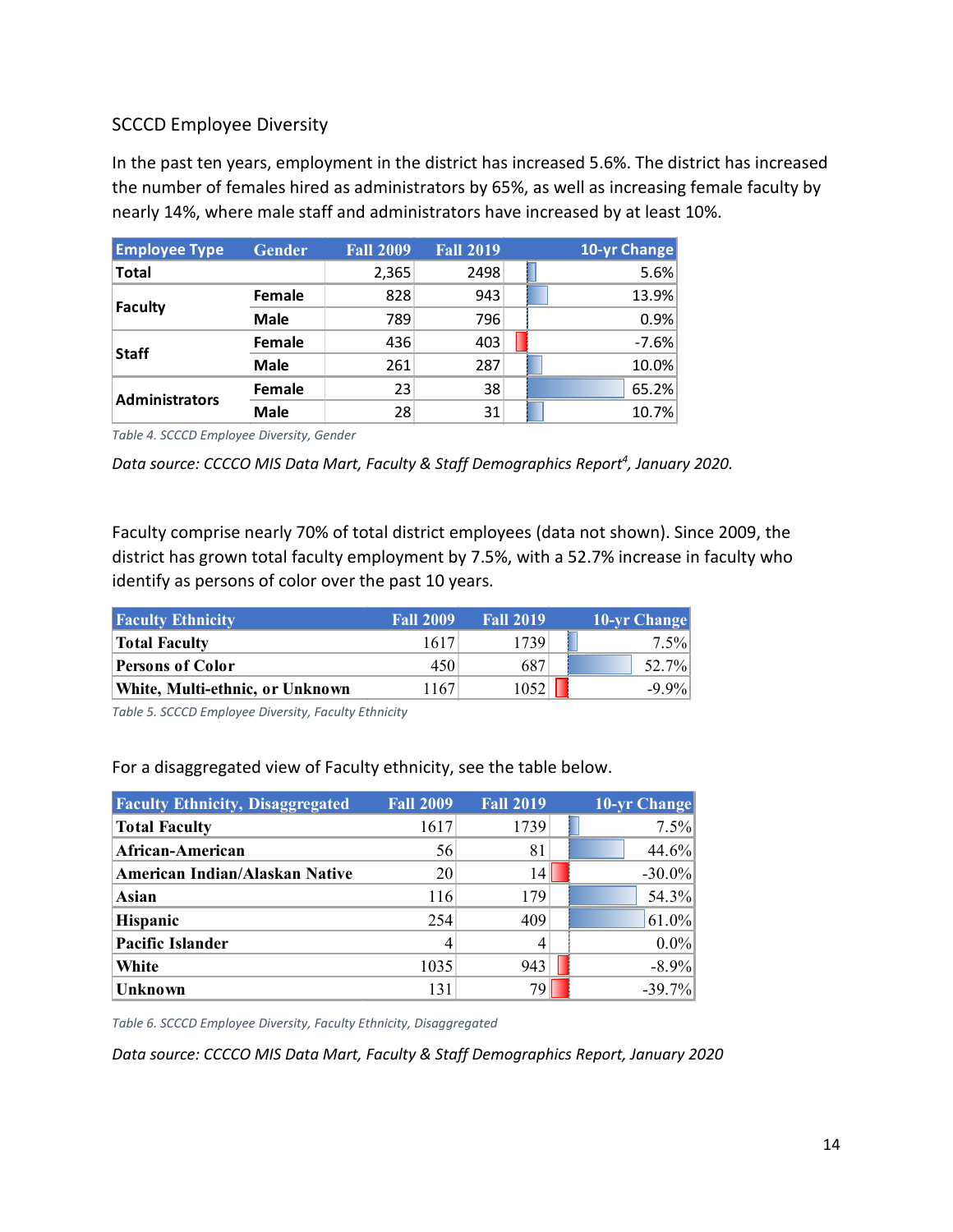#### Community Language Other than English at Home

Our service area is home to an average 45% of individuals who speak a language other than English at home. In these homes, our service area has a greater percent of individuals who speak English less than well, compared to statewide metrics. These data indicate a potential need for additional support at our colleges and centers, to ensure our education programs provide equitable access to learning outcomes, regardless of our students' native languages.

<span id="page-14-0"></span>

| Language at<br><b>Home</b> | <b>Population</b><br>$(5+ yrs)$ | % with any language<br>at home<br>other than English |       | % at these homes<br>who speak English<br>very well |
|----------------------------|---------------------------------|------------------------------------------------------|-------|----------------------------------------------------|
| California                 | 36,668,081                      |                                                      | 44.1% | 26.1%                                              |
| <b>Fresno County</b>       | 899,494                         |                                                      | 44.8% | 26.1%                                              |
| <b>Madera County</b>       | 143,206                         |                                                      | 45.1% | 25.9%                                              |
| <b>Tulare County</b>       | 421,973                         |                                                      | 51.0% | 24.4%                                              |
| <b>Kings County</b>        | 138,436                         |                                                      | 39.9% | 21.4%                                              |

*Table 7. Service Area Language Other than English at Home*

*Data source: US Census Bureau, American Community Survey, 2018 S0601 5-Year Estimates*

Language Other than English at Home; % where English is Spoken Less Than Well

| <b>Area</b>          | % Less than Well |     |
|----------------------|------------------|-----|
| <b>California</b>    |                  | 18% |
| <b>Fresno County</b> |                  | 19% |
| <b>Madera County</b> |                  | 19% |
| <b>Tulare County</b> |                  | 27% |
| <b>Kings County</b>  |                  | 19% |

<span id="page-14-1"></span>*Figure 2. Service Area % of Homes where English is Spoken Less Than Well*

*Data source: US Census Bureau, American Community Survey, 2018 S0601 5-Year Estimates*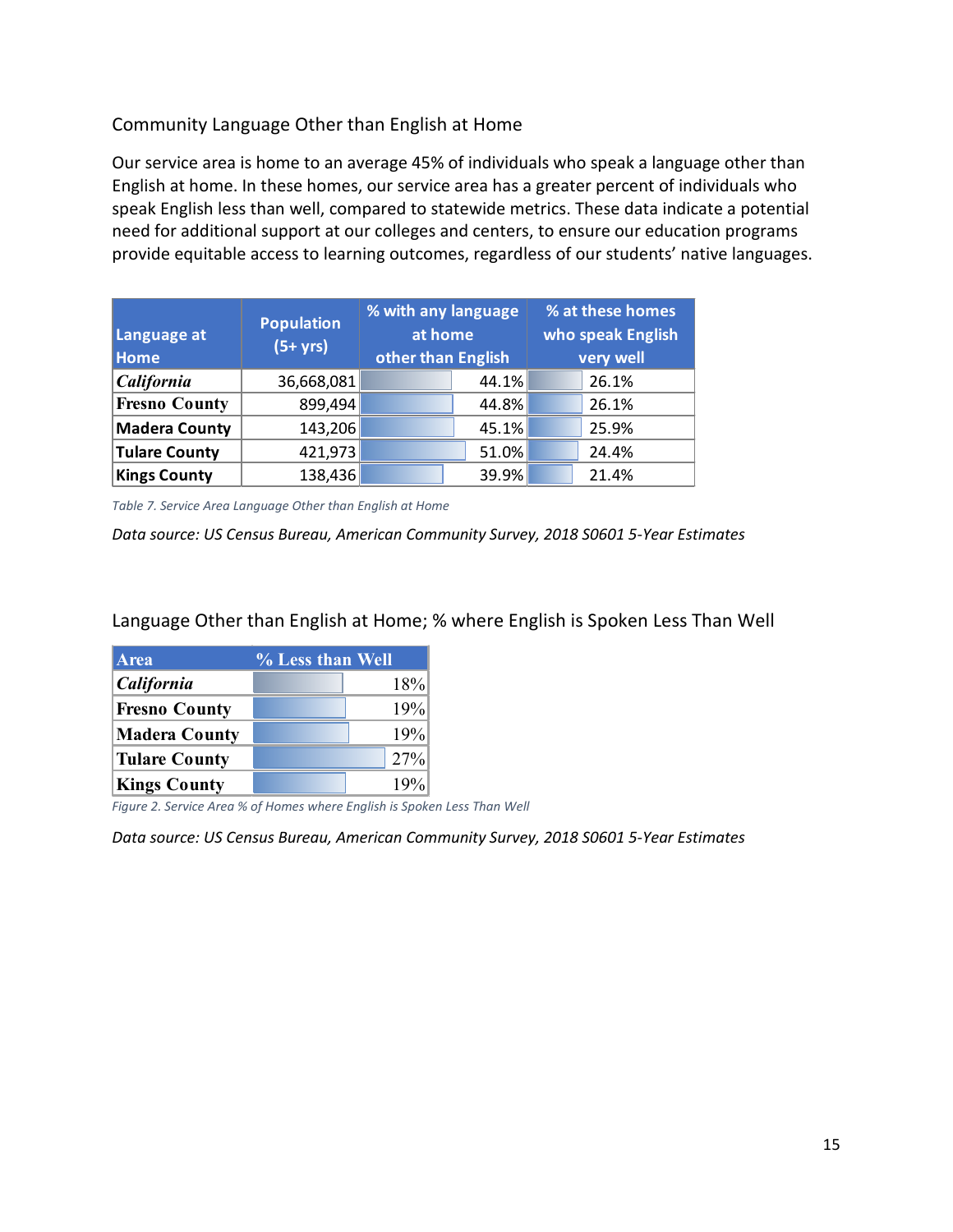#### <span id="page-15-0"></span>Educational Enrollment Trends

Although a greater proportion of school-age individuals (3+ yrs) in SCCCD's service area report as enrolled in K-12, a much lower proportion of the school-age population is enrolled in college or graduate school, compared to state enrollments.

| Area                 | <b>Population</b><br>$(3+yr)$ enrolled<br>in school | <b>Nursery</b><br><b>School</b> | Elementary<br><b>School</b> | <b>High</b><br><b>School</b> | <b>College or</b><br><b>Grad School</b> |
|----------------------|-----------------------------------------------------|---------------------------------|-----------------------------|------------------------------|-----------------------------------------|
| California           | 10,468,812                                          | 6%                              | 43%                         | 21%                          | 31%                                     |
| <b>Fresno County</b> | 292,059                                             | $5\%$                           | 49%                         | 21%                          | 25%                                     |
| Madera County 43,101 |                                                     | 5%                              | 51%                         | 25%                          | 20%                                     |
| <b>Tulare County</b> | 139,418                                             | 4%                              | 52%                         | 20%                          | 20%                                     |
| <b>Kings County</b>  | 43,866                                              | 4%                              | 47%                         | 26%                          | 23%                                     |

<span id="page-15-1"></span>*Table 8. Service Area Educational Enrollment*

*Data source: US Census Bureau, American Community Survey, 2018 S0501 5-Year Estimates*

#### Projected High School Graduates

While high school graduates in California are projected to decrease 0.7% overall (data not shown) between 2020 and 2025, the number of high school graduates during the same period in the SCCCD service area are expected to increase by a projected 5.1%. This trend indicates an opportunity for SCCCD to increase enrollment at our colleges and centers, to help students complete their higher education goals from high school graduation through to timely transfer to a 4-year institution or completion of technical training programs.



*Figure 3. Service Area High School Graduates*

*Data source: State of California, Department of Finance, California Public K-12 Graded Enrollment and High School Graduate Projections by County, 2019 Series. Sacramento, California, January 2020.*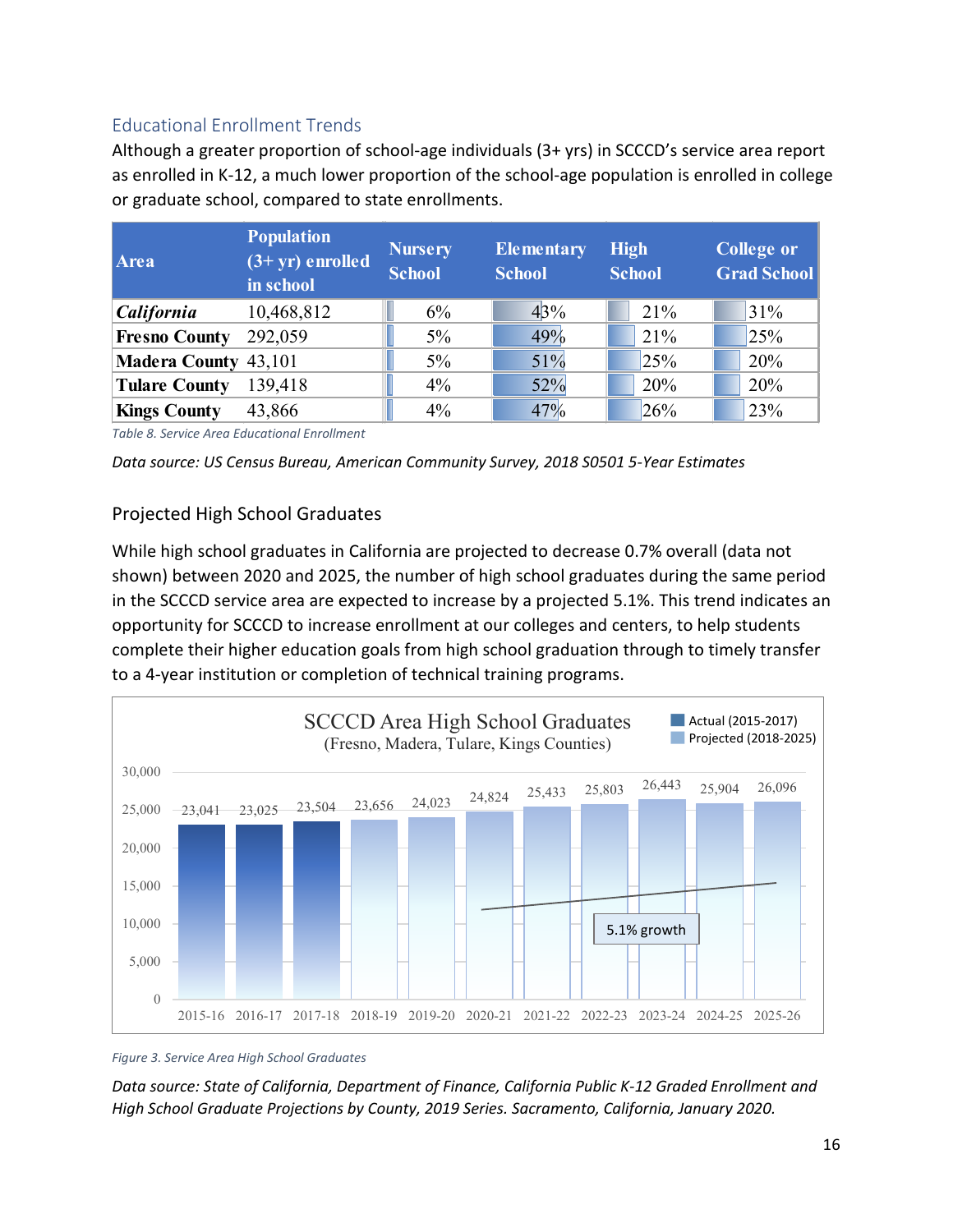#### Educational Attainment: Community Members 25+ Years of Age

While high school graduation rates of the four counties served by SCCCD are higher than that of the state, fewer residents in our service area have earned higher education degrees. SCCCD has a rich opportunity to provide education to a population that has lower educational attainment than the state average. Given that our regional college-bound, school-age population averages lag behind state metrics (see table above), SCCCD has an opportunity to enroll students and get them on the path to higher educational attainment. New Guided Pathways program maps will help ensure our community college students can reduce the number of units they need to complete along a focused pathway to earning associate degrees for transfer.

|                          | Population, No H.S. |          | H.S. grad   | Some college, Associate |        | <b>Bachelor's Graduate</b> |        |
|--------------------------|---------------------|----------|-------------|-------------------------|--------|----------------------------|--------|
| Area                     | $25+vrs$            | diploma* | (or equiv.) | no degree               | degree | degree                     | degree |
| <i><b>California</b></i> | 26,218,885          | 17%      | 21%         | 21%                     | 8%     | 21%                        | 13%    |
| <b>Fresno County</b>     | 596,505             | 25%      | 23%         | 23%                     | 9%     | 14%                        | $7\%$  |
| <b>Madera County</b>     | 97,015              | 28%      | 25%         | 25%                     | 8%     | 10%                        | 5%     |
| <b>Tulare County</b>     | 269,073             | 30%      | 26%         | 22%                     | 8%     | 10%                        | 5%     |
| <b>Kings County</b>      | 92,321              | 26%      | 26%         | 26%                     | 9%     | 10%                        | 4%     |

<span id="page-16-0"></span>*Table 9. Service Area Educational Attainment*

*Data source: US Census Bureau, American Community Survey, 2018 S1501 5-Year Estimates* Note: No H.S. diploma\* group combines less-than-9<sup>th</sup>-grade and 9-12<sup>th</sup>-grade-(no-diploma) groups

#### Median Earnings by Educational Attainment (earners 25+ yrs old)

We strive to serve students in our community, in part because median individual income increases regionally on average by 42% with some higher education beyond high school. This indicates a clear benefit, not only for those individuals who earn their associate degrees, but especially for students who then transfer to a 4-year institution to complete a bachelor's or graduate degree.

| <b>State: County median earnings</b> | <b>California: Fresno</b> |          | <b>Madera</b> | <b>Tulare</b> | <b>Kings</b> |
|--------------------------------------|---------------------------|----------|---------------|---------------|--------------|
| Population, 25+ yrs                  | 26,218,885                | 596,505  | 97,015        | 269,073       | 92,321       |
| High school completion or less       | \$26,545                  | \$22,564 | \$23,960      | \$22,797      | \$26,083     |
| Some college or Associate degree     | \$38,611                  | \$32,500 | \$33,822      | \$32,884      | \$36,113     |
| <b>Bachelor's or Graduate degree</b> | \$73,696                  | \$63,916 | \$59,521      | \$64,970      | \$65,618     |

<span id="page-16-1"></span>*Table 10. Service Area Median Earnings by Educational Attainment*

*Data source: US Census Bureau, American Community Survey, 2018 S2001 5-Year Estimates*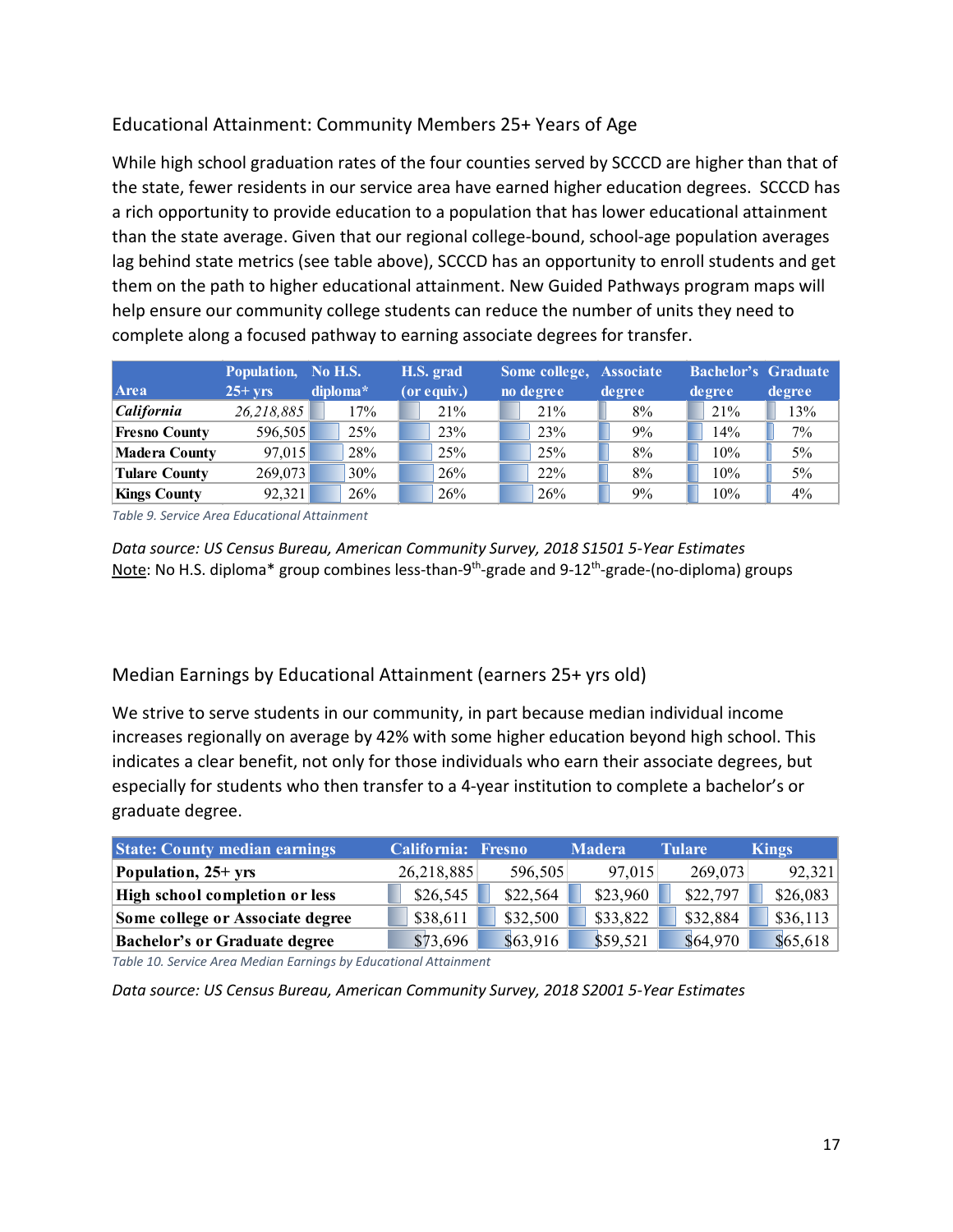#### <span id="page-17-0"></span>Economic Status

The tables on the next page show that although statewide unemployment has dropped over the past three years, our service area has consistently higher unemployment rates than the state. In addition, a significantly greater proportion of individuals in our community have individual annual incomes below \$25,000 compared to state data. Consequently, a greater proportion of our community is determined to be in poverty, as compared to the overall state poverty threshold. Taken together, these data suggest an opportunity for SCCCD to provide economic and workforce development programs to address the needs of disadvantaged students, as well as address business and industry labor requirements.

| <b>Area</b>          | 2015    | 2018 |         | 3-yr Difference |
|----------------------|---------|------|---------|-----------------|
| California           | $6.2\%$ |      | $4.2\%$ | $-2.0$          |
| <b>Fresno County</b> | $8.1\%$ |      | 5.7%    | $-2.4$          |
| <b>Madera County</b> | 3.7%    |      | 4.5%    | 0.8             |
| <b>Tulare County</b> | $7.2\%$ |      | 5.5%    | $-1.7$          |
| <b>Kings County</b>  | $6.7\%$ |      | 4.3%    | $-2.4$          |

#### Unemployment

<span id="page-17-1"></span>*Table 11. Service Area Unemployment*

*Data source: US Census Bureau, American Community Survey, 2018 S0501 5-Year Estimates*

#### Individual annual income below \$25,000

| Area                 | 2015 |          | 2018 |       | 3-yr Difference |
|----------------------|------|----------|------|-------|-----------------|
| <b>California</b>    |      | $20.4\%$ |      | 16.9% | $-3.5$          |
| <b>Fresno County</b> |      | $26.6\%$ |      | 22.4% | $-4.2$          |
| <b>Madera County</b> |      | 29.5%    |      | 25.0% | $-4.5$          |
| Tulare County        |      | 29.8%    |      | 25.1% | $-4.7$          |
| <b>Kings County</b>  |      | 26.3%    |      | 21.7% | $-4.6$          |

<span id="page-17-2"></span>*Table 12. Service Area Individual Income % below \$25,000*

*Data source: US Census Bureau, American Community Survey, 2018 S2001 5-Year Estimates*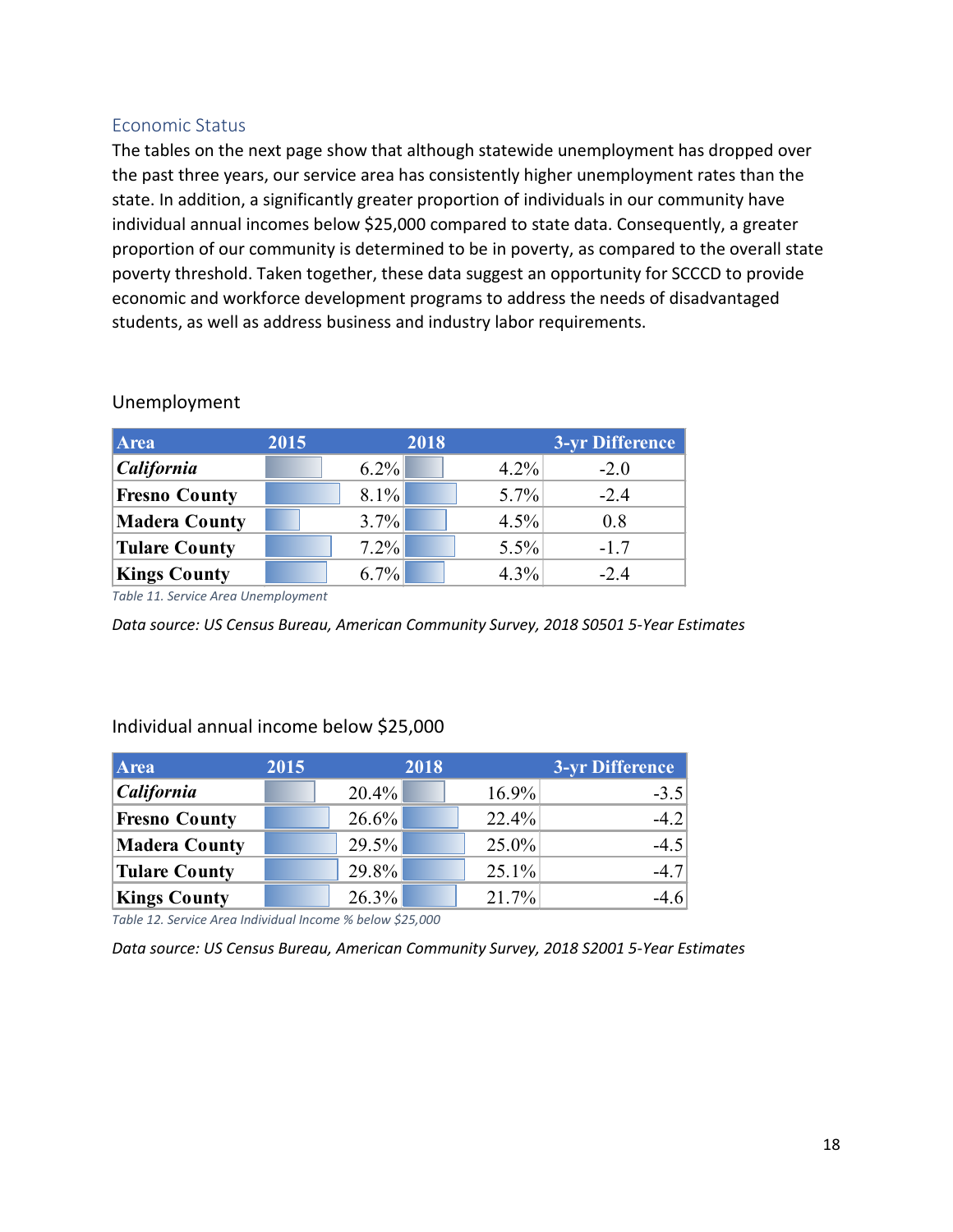#### Population Determined to be in Poverty

| <b>Area</b>          | 2015 |          | 2018 |       | 3-yr Difference |
|----------------------|------|----------|------|-------|-----------------|
| California           |      | 16.3%    |      | 14.3% | $-2.0\%$        |
| <b>Fresno County</b> |      | $26.8\%$ |      | 24.1% | $-2.7\%$        |
| <b>Madera County</b> |      | 23.5%    |      | 20.8% | $-2.7\%$        |
| <b>Tulare County</b> |      | $28.1\%$ |      | 25.5% | $-2.6\%$        |
| <b>Kings County</b>  |      | 22.6%    |      | 20.8% | $-1.8\%$        |

<span id="page-18-0"></span>*Table 13. Service Area Population Determined to be in Poverty*

*Data source: US Census Bureau, American Community Survey, 2018 S0501 5-Year Estimates*

#### SCCCD Student Earnings

Although the annual income of our students is more than 16% below the statewide median, the student earnings median shows a greater proportion of SCCCD students attained a living wage in our area, compared to all students in the state.

| <b>Earnings &amp; Wages</b>   | <b>Area</b>       | 2014-2015 | 2015-2016 | 2016-2017 | 2-yr Change |
|-------------------------------|-------------------|-----------|-----------|-----------|-------------|
|                               | <i>California</i> | \$27,732  | \$27,776  | \$29,504  | $6.4\%$     |
| <b>Median Annual Earnings</b> | <b>SCCCD</b>      | \$22,242  | \$21,756  | \$24,648  | $10.8\%$    |
| % of Students who             | California        | 43.50%    | 43.70%    | 46.90%    | $3.4\%$     |
| <b>Attained a Living Wage</b> | <b>SCCCD</b>      | 51.30%    | 50.10%    | 56.50%    | $5.2\%$     |

<span id="page-18-1"></span>*Table 14. SCCCD Student Earnings*

*Data source: Info Book, SCCCD Student Success Metrics, <sup>5</sup> All Students, January 2020*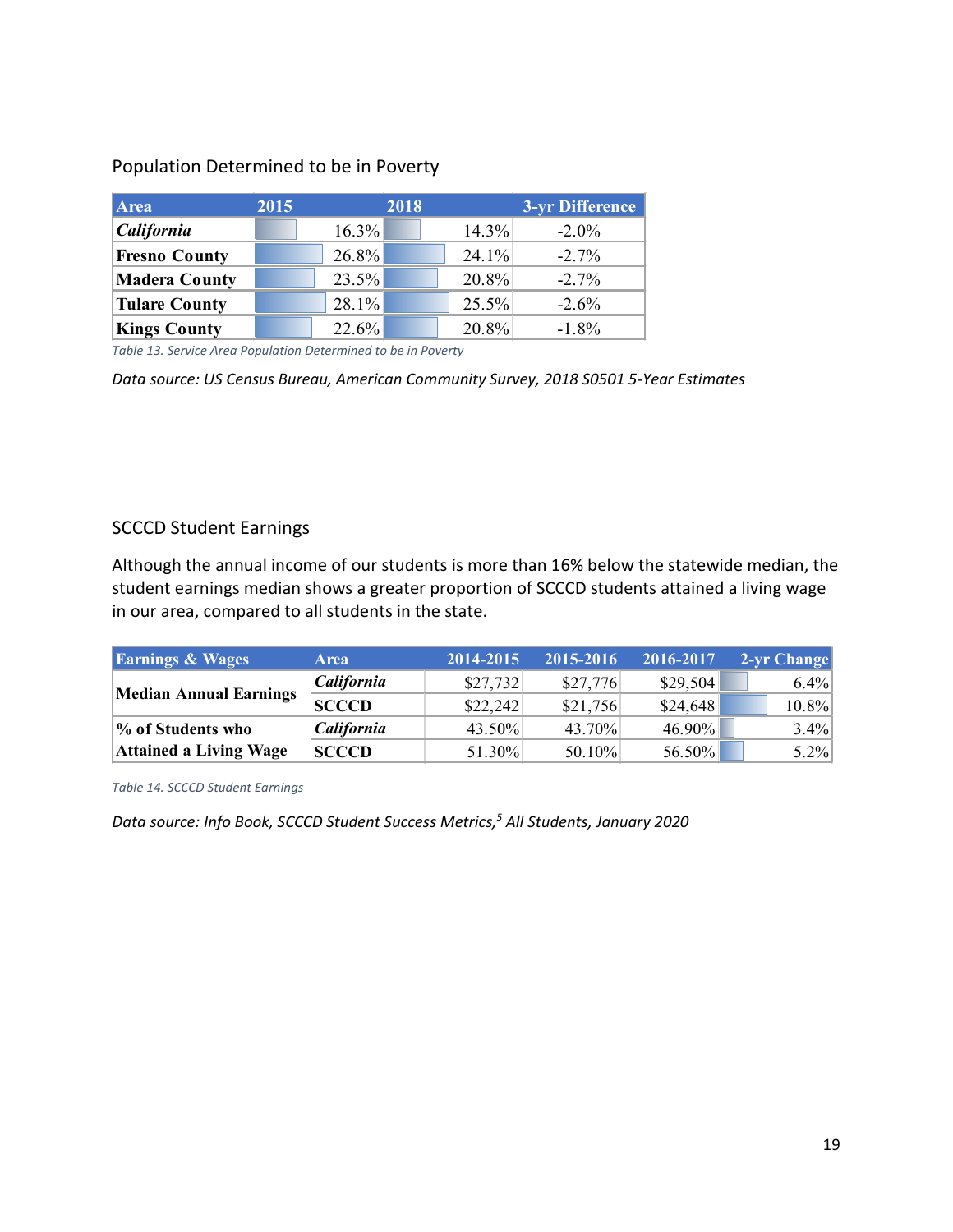#### Other Economic Hardships

Potential students in four district counties face a number of other economic hardships. Compared to statewide data, the SCCCD service area has a higher proportion of families living in poverty, with children under 5 years old. And there are more single mothers with young children under 5 years old. These data indicate a need for special assistance programs related to early childhood care to encourage enrollment and enable reliable attendance for single mothers. Another economic hardship for students in Fresno County is the proportion of individuals do not have a vehicle at home. Because the highest proportion of SCCCD students live in Fresno County (data not shown) these data indicate a need for transportation assistance.

|                      | In Poverty,            | In Poverty,       |     | In Poverty,            |     |                     |
|----------------------|------------------------|-------------------|-----|------------------------|-----|---------------------|
|                      | <b>Families</b>        | <b>Female</b>     |     | <b>Single Mothers,</b> |     | <b>No Vehicles</b>  |
|                      | with Children          | Householder,      |     | w/Children             |     | <b>Available at</b> |
| Area                 | <b>Under 5 yrs old</b> | <b>No Partner</b> |     | Under 5 yrs old        |     | Home                |
| California           | 12%                    |                   | 25% |                        | 36% | $7.2\%$             |
| <b>Fresno County</b> | 28%                    |                   | 39% |                        | 55% | 8.5%                |
| <b>Madera County</b> | 15%                    |                   | 36% |                        | 36% | 6.4%                |
| <b>Tulare County</b> | $22\%$                 |                   | 40% |                        | 46% | $6.0\%$             |
| <b>Kings County</b>  | 25%                    |                   | 41% |                        | 50% | 6.1%                |

<span id="page-19-0"></span>*Table 15. Service Area % Population with Various Economic Hardships*

*Data source: US Census Bureau, American Community Survey, 2018 S0501 5-Year Estimates*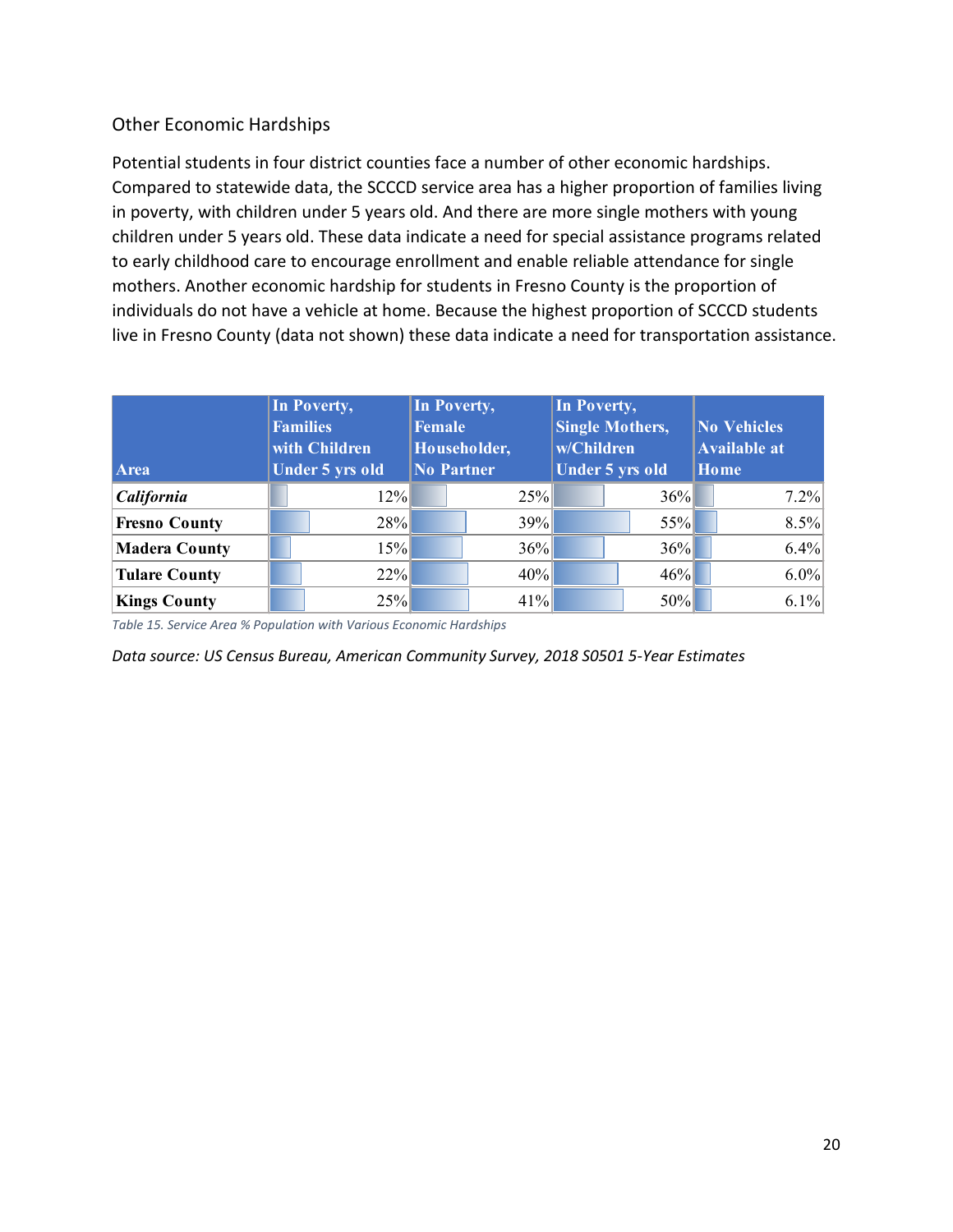#### <span id="page-20-0"></span>SCCCD Enrollment Trends

State Center Community College District currently serves more than 55,000 students during the academic year at its colleges and centers. While statewide community college enrollment declined by 0.3% between 2014-2015 and 2017-2018 academic years, SCCCD campuses experienced growth, with district-wide enrollment increasing 8.9% overall. All disaggregated headcounts below include dual-enrollment high school students. The following enrollment data are unduplicated counts of students per SCCCD college, where students attending more than one of our colleges or centers are only counted once toward district enrollment.

#### Unduplicated Enrollment by Ethnicity

Nearly 75% of our students are persons of color and all of our colleges meet federal requirements for Hispanic-Serving Institutions (HSIs), where at least 25% of students enrolled are Hispanic students.

|                                | 2015-2016    |         | 2018-2019    |       | $3-yr$            |
|--------------------------------|--------------|---------|--------------|-------|-------------------|
| <b>Student Ethnicity</b>       | $(n=51,231)$ |         | $(n=55,767)$ |       | <b>Difference</b> |
| African-American               |              | $4.8\%$ |              | 4.3%  | $-0.5$            |
| American Indian/Alaskan Native |              | $0.5\%$ |              | 0.5%  | 0.0               |
| Asian*                         |              | 11.3%   |              | 10.8% | $-0.5$            |
| <b>Hispanic</b>                |              | 55.6%   |              | 59.4% | 3.8               |
| White (non-Hispanic)           |              | 23.7%   |              | 21.7% | $-2.0$            |
| Unknown/Multi-ethnic           |              | 4.3%    |              | 3.3%  | $-1.0$            |

<span id="page-20-1"></span>*Table 16. SCCCD Student Enrollment by Ethnicity*

#### *Data source: SCCCD Info Book, January 2020*

*\*Asian includes: Asian, Pacific Islander, and Filipino student enrollment*

#### Enrollment by Age

Enrollment of students age 19 and younger increased the most over three years, followed by students aged 35-39, while all other age groups decreased over the same period.

|                    | 2015-2016    | 2018-2019    | $3-yr$            |
|--------------------|--------------|--------------|-------------------|
| <b>Student Age</b> | $(n=51,231)$ | $(n=55,767)$ | <b>Difference</b> |
| 19 or Less         | 32.6%        | 36.8%        | 4.2               |
| 20 to 24           | 36.4%        | 32.8%        | $-3.6$            |
| 25 to 29           | 14.5%        | 14.2%        | $-0.3$            |
| 30 to 34           | $7.8\%$      | $7.7\%$      | $-0.1$            |
| 35 to 39           | $4.9\%$      | 5.1%         | 0.2               |
| 40 to 54           | $5.9\%$      | 5.5%         | $-0.4$            |
| $55+$              | $3.4\%$      | 3.2%         | $-0.2$            |

<span id="page-20-2"></span>*Table 17. SCCCD Student Age Groups*

*Data source: SCCCD Info Book, January 2020*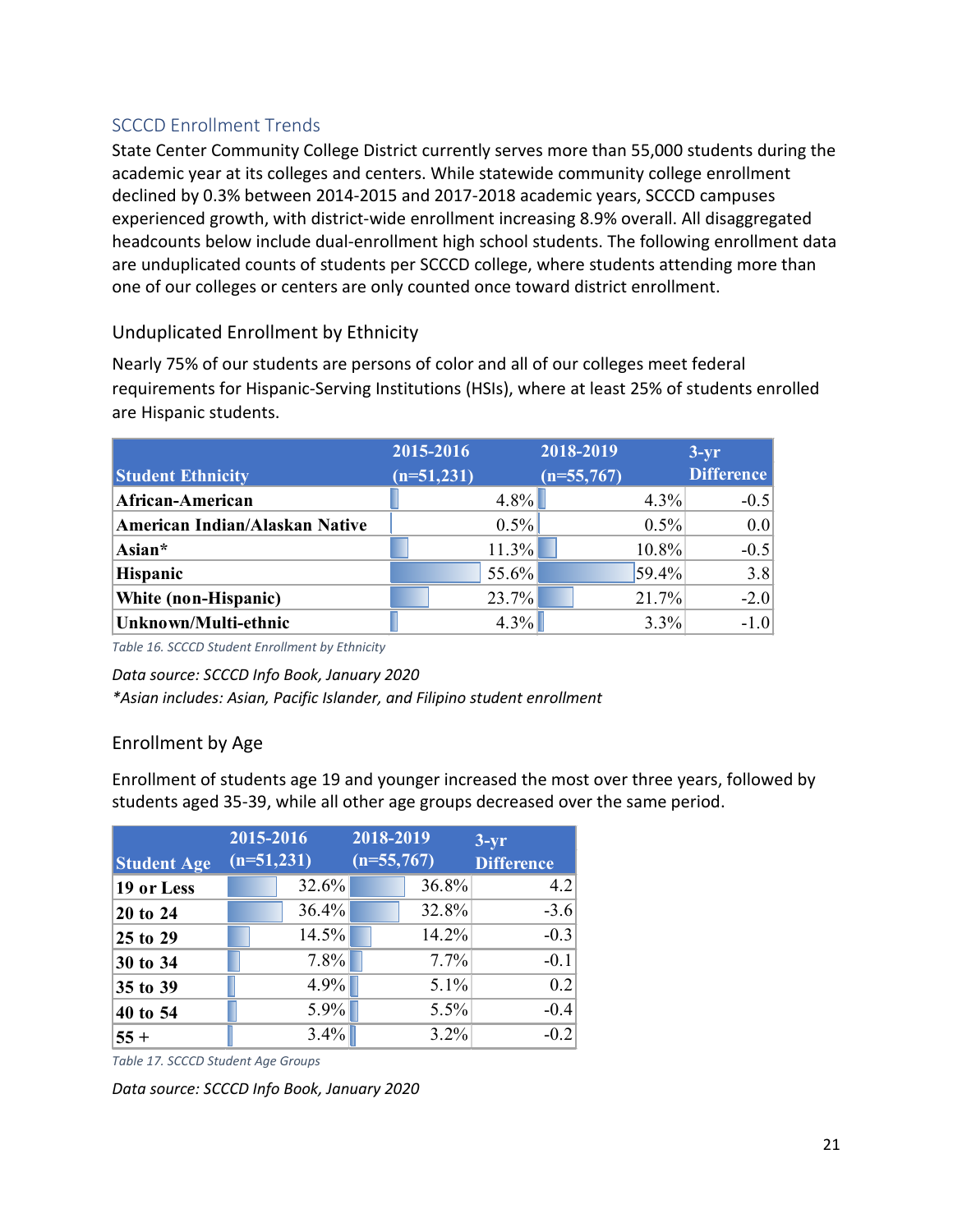#### Enrollment by Gender

Our student female population grew slightly in the past three years district wide. During the same period, our male student enrollment decreased at nearly the same rate.

| <b>Student</b> | 2015-2016    | 2018-2019    | $3-yr$            |
|----------------|--------------|--------------|-------------------|
| <b>Gender</b>  | $(n=51,231)$ | $(n=55,767)$ | <b>Difference</b> |
| <b>Female</b>  | 52.6%        | 54.2%        | 1.6               |
| Male           | $46.0\%$     | 44.2%        | $-1.8$            |
| <b>Unknown</b> | 1.5%         | 1.6%         |                   |

<span id="page-21-0"></span>*Table 18. SCCCD Student Enrollment by Gender*

*Data source: SCCCD Info Book, January 2020*

#### Attendance Status

As seen in the enrollment headcounts below, more students consistently enroll part-time, than students who enroll full-time. "Full-time" refers to students enrolled in 12 units or more, where "Part-time" refers to students enrolled in less than 12 units.

|                   | <b>Fall 2015</b> | <b>Fall 2018</b> | $3-vr$            |
|-------------------|------------------|------------------|-------------------|
| <b>Attendance</b> | $(n=36,852)$     | $(n=40,707)$     | <b>Difference</b> |
| Part-time         | $58.1\%$         | 60.8%            | 2.7               |
| <b>Full-time</b>  | $41.0\%$         | 38.1%            | $-2.9$            |
| Non-credit        | $1.0\%$          | $1.2\%$          | 0.21              |

<span id="page-21-1"></span>*Table 19. SCCCD Student Attendance Status*

*Data source: SCCCD Info Book, January 2020*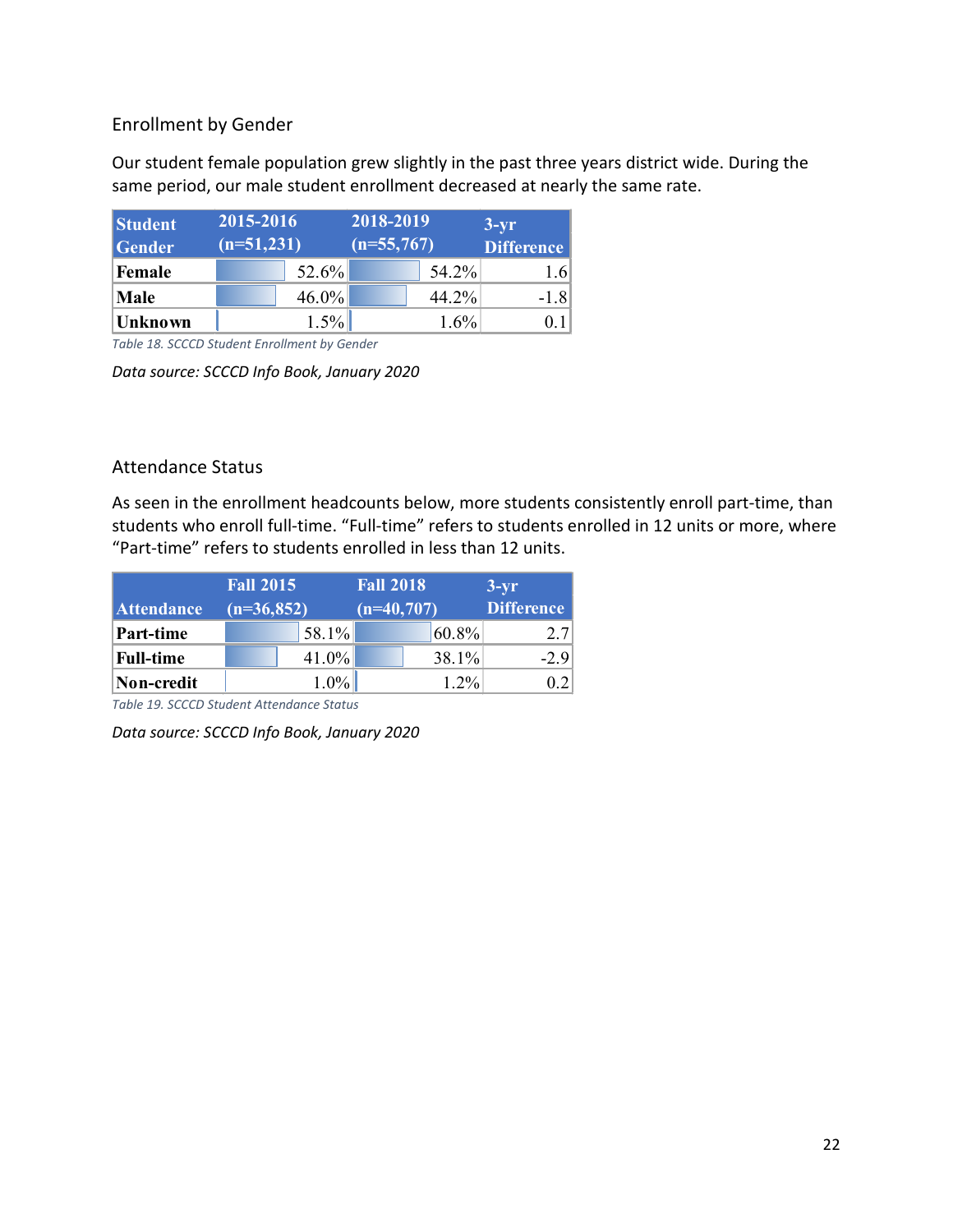#### Momentum: Student Successfully Completed Unit Thresholds in the Fall

While Fall Term student headcounts decreased statewide over the past few years, SCCCD enrollment increased. Among all students at SCCCD colleges and centers, students are completing more units in Fall Terms, while the number of students completing few (0-5.9) units is decreasing. Comparing completion of 6+ units in the fall, rates at SCCCD are higher on average than statewide community college averages.

| Area                  | <b>Unit Load</b>                | <b>Fall 2014</b> |        | <b>Fall 2017</b> | 3-yr Difference |
|-----------------------|---------------------------------|------------------|--------|------------------|-----------------|
|                       | <b>Total Student Enrollment</b> | 1,555,477        |        | 1,526,215        | $-29,262$       |
|                       | Completed 0 units               | 31.9%            |        | 30.7%            | $-1.2$          |
| <b>All California</b> | Completed 0.1-5.9 units         | 26.7%            |        | 26.7%            | 0.0             |
| Community             | Completed 6.0-8.9 units         | 15.2%            |        | 15.6%            | 0.4             |
| <b>Colleges</b>       | Completed 9.0-11.9 units        | 11.2%            |        | 11.3%            | 0.1             |
|                       | Completed 12.0-14.9 units       | 9.5%             |        | 10.1%            | 0.6             |
|                       | Completed 15+ units             | $3.4\%$          |        | 3.7%             | 0.3             |
|                       | <b>Total Student Enrollment</b> | 35,211           | 36,324 |                  | $+1,113$        |
|                       | Completed 0 units               | 27.1%            |        | 25.6%            | $-1.5$          |
|                       | Completed 0.1-5.9 units         | 26.8%            |        | 26.3%            | $-0.5$          |
| <b>SCCCD</b>          | Completed 6.0-8.9 units         | 16.9%            |        | 17.5%            | 0.6             |
|                       | Completed 9.0-11.9 units        | 13.0%            |        | 13.4%            | 0.4             |
|                       | Completed 12.0-14.9 units       | 11.7%            |        | 12.4%            | 0.7             |
|                       | Completed 15+ units             | 4.6%             |        | 4.9%             | 0.3             |

<span id="page-22-0"></span>*Table 20. SCCCD Student Unit Completion vs. Statewide Averages*

*Data source: Cal-PASS Plus LaunchBoard CCCCO Student Success Metrics,6 All Students, January 2020*

#### Retention: Fall to Spring

Among all SCCCD students, retention from Fall to Spring Terms is increasing more than 10%, with more of our students staying in community college, compared to statewide changes in Fall to Spring retention. Our students are staying on their academic paths, showing that our colleges and centers are aligning with Guided Pathways pillars.

| Area            | <b>Retention</b>              | 2014-2015 |           | 2017-2018 3-yr Change |
|-----------------|-------------------------------|-----------|-----------|-----------------------|
|                 | All California Total Students | 1,460,776 | 1,524,549 | 4.4%                  |
| Community       | At the Same College           | 1,004,153 | 1,026,460 | 2.2%                  |
| <b>Colleges</b> | At Any Community College      | 1,043,551 | 1,067,425 | 2.3%                  |
|                 | <b>Total Students</b>         | 32,802    | 36,324    | 10.7%                 |
| <b>SCCCD</b>    | At the Same College           | 21,401    | 23,617    | 10.4%                 |
|                 | At Any Community College      | 22,519    | 25,162    | 11.7%                 |

<span id="page-22-1"></span>*Table 21. SCCCD Student Retention vs. Statewide Averages*

*Data source: Cal-PASS Plus LaunchBoard, CCCCO Student Success Metrics, All Students, January 2020*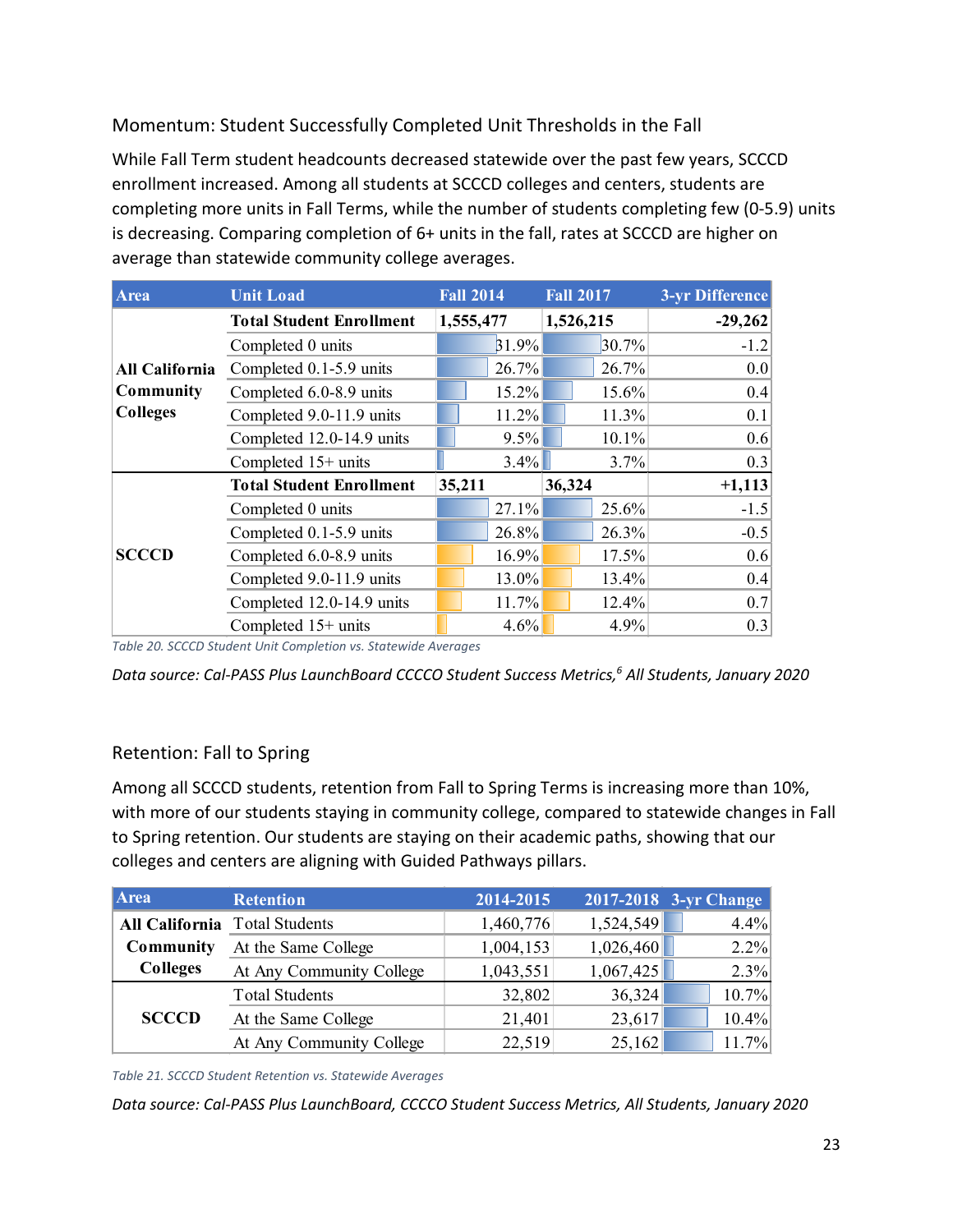#### <span id="page-23-0"></span>Student Success

#### Earned Awards

State Center Community Colleges district-wide attainment of the Vision for Success Goal Completion Definition increased more over three years than the statewide completion for the same period. Student counts in this metric include those who earn a California Community Colleges Chancellor's Office (CCCCO) approved Associate degree or Certificate. SCCCD students were awarded at least a 66% increase in approved (for-credit) degrees in the last three years.

#### Attained the Vision for Success Goal Completion Definition

|                             | 2014-2015 | 2017-2018 | 3-yr Change |
|-----------------------------|-----------|-----------|-------------|
| <b>Statewide Completion</b> | 114,250   | 126,689   | $11\%$      |
| <b>SCCCD Completion</b>     | 2.190     | 3.735     | 71%         |

<span id="page-23-1"></span>*Table 22. SCCCD Student Vision for Success Goal Completion vs. Statewide Averages*

*Data source: Info Book, SCCCD Student Success Metrics, All Students, January 2020*

#### SCCCD Approved Awards Earned

|                            | 2015-2016 | 2018-2019 | 3-yr Change |
|----------------------------|-----------|-----------|-------------|
| <b>Associate Degrees</b> * | 2.456     | 4.084     | 66%         |
| <b>Certificates</b>        | 958       | 2,502     | 161%        |
| <b>Non-Credit</b>          | 97        | 116       | 20%         |
| <b>Total Awards</b>        | 3,511     | 6,702     | $91\%$      |

<span id="page-23-2"></span>*Table 23. SCCCD Student Awards Earned*

*Data source: Info Book, MIS full-term (All SCCCD Colleges), January 2020*

\* Associate Degrees category includes Associate of Science (AS), Associate of Science for Transfer (AS-T), Associate of Arts (AA), and Associate of Arts for Transfer (AA-T) degrees.

Average Number of Units Accumulated by Associate Degree Earners

One of the CCCCO's new Vision for Success goals is to reduce the number of units earned by students who earn an Associate Degree at California Community Colleges. SCCCD students showed a 7.4% decrease in units earned by completion of an Associate degree, which exceeded the statewide average unit decease.

|                                | 2014-2015 | 2017-2018 | 3-yr Change |
|--------------------------------|-----------|-----------|-------------|
| <b>Statewide Average Units</b> |           | 91        | $-0.4\%$    |
| <b>SCCCD</b> Average Units     | 95.       | 88        | $-7.4\%$    |

<span id="page-23-3"></span>*Table 24. SCCCD Units Accumulated by Associate Degree Earners vs. Statewide Averages*

*Data source: Info Book, SCCCD Student Success Metrics, All Students, January 2020*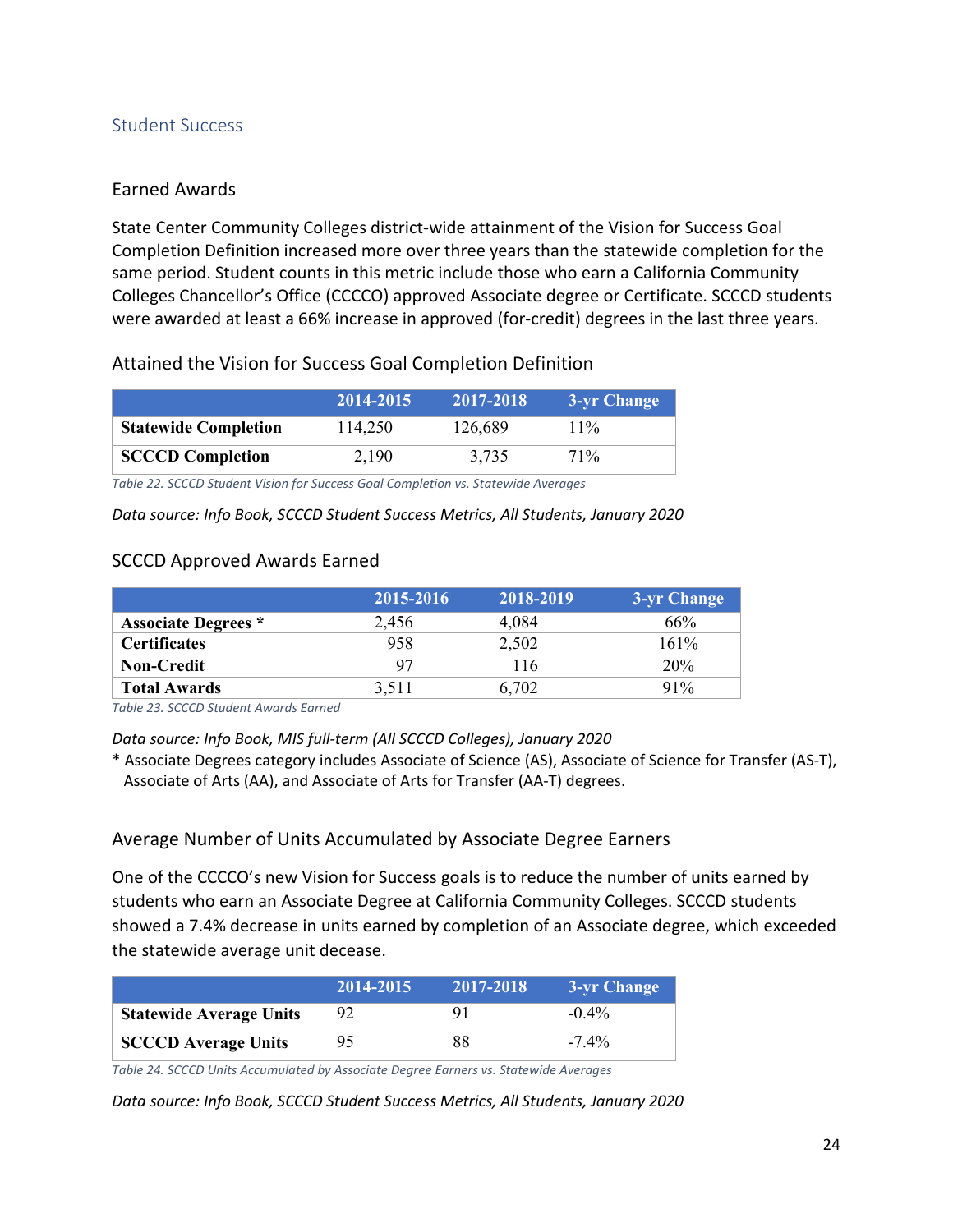#### SCCCD Transfers to 4-yr Institutions

Since the 2014-2015 academic year, 16% more SCCCD students have transferred to UC or CSU institutions to pursue baccalaureate studies. This compares to a UC or CSU transfer increase from community colleges statewide of only 11% over the same period. These trends indicate that students at our colleges and centers are on track to meet another CCCCO Vision for Success Goal. In addition, fewer SCCCD students are transferring out of state over time, meaning more trained skillsets are potentially remaining in the community, and ultimately a more highly educated labor force remains to benefit the local economy by increasing wage potentials.

|                  |                             | 2014-2015 | 2015-2016 | 2016-2017 | 2-yr Change |
|------------------|-----------------------------|-----------|-----------|-----------|-------------|
|                  | Transferred to<br>UC or CSU | 77,431    | 83,179    | 85,870    | 11%         |
| <b>Statewide</b> | Transferred<br>Out of State | 46,623    | 36,022    | 22,423    | $-52\%$     |
| <b>SCCCD</b>     | Transferred to<br>UC or CSU | 2,067     | 2,269     | 2,408     | 16%         |
|                  | Transferred<br>Out of State | 830       | 638       | 445       | $-46%$      |

<span id="page-24-0"></span>*Table 25. SCCCD Transfers to 4-yr Institutions vs. Statewide Averages*

*Data source: Info Book, SCCCD Student Success Metrics, All Students, January 2020*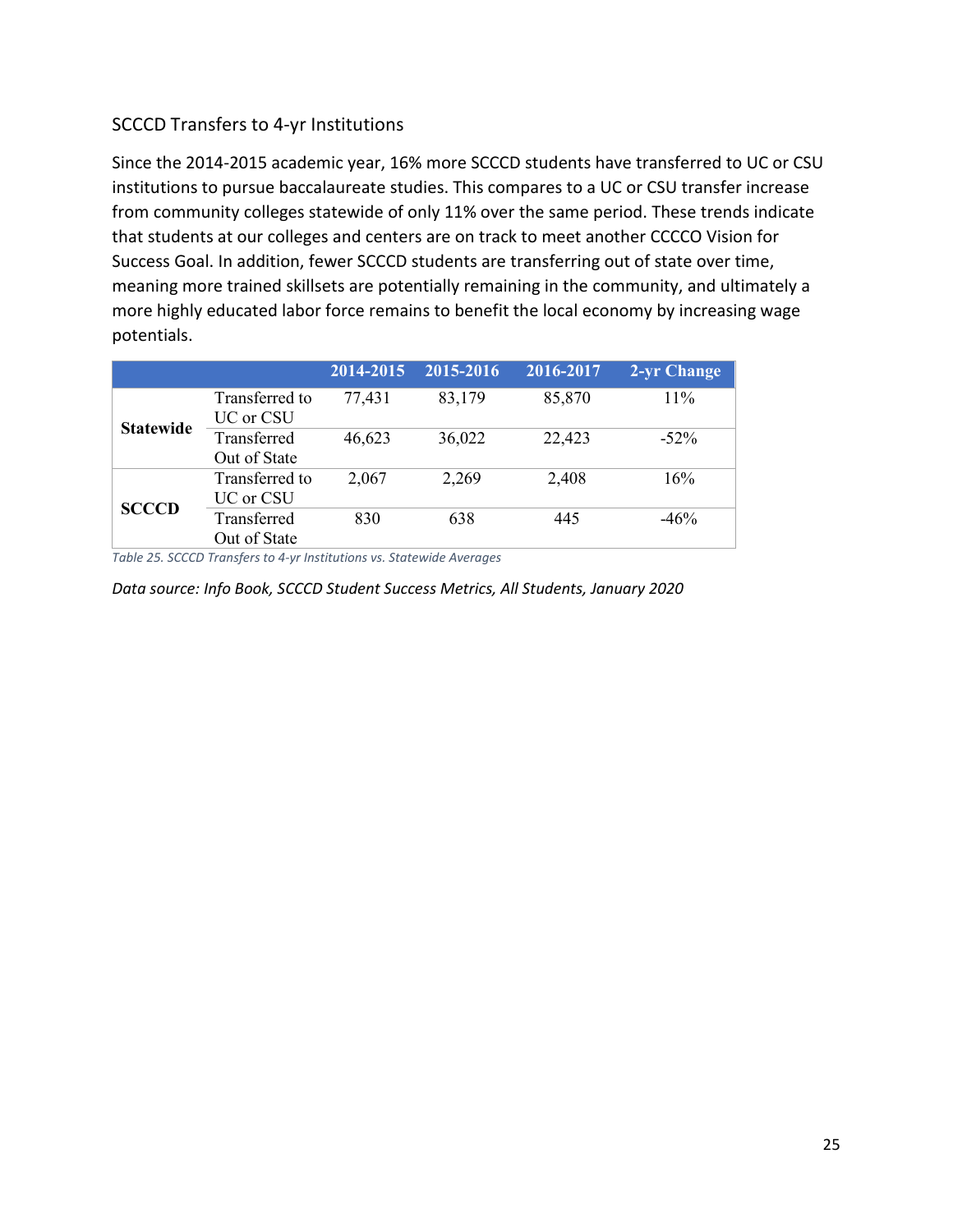## <span id="page-25-0"></span>Tables and Figures

| Table 22. SCCCD Student Vision for Success Goal Completion vs. Statewide Averages24     |  |
|-----------------------------------------------------------------------------------------|--|
|                                                                                         |  |
| Table 24. SCCCD Units Accumulated by Associate Degree Earners vs. Statewide Averages 24 |  |
|                                                                                         |  |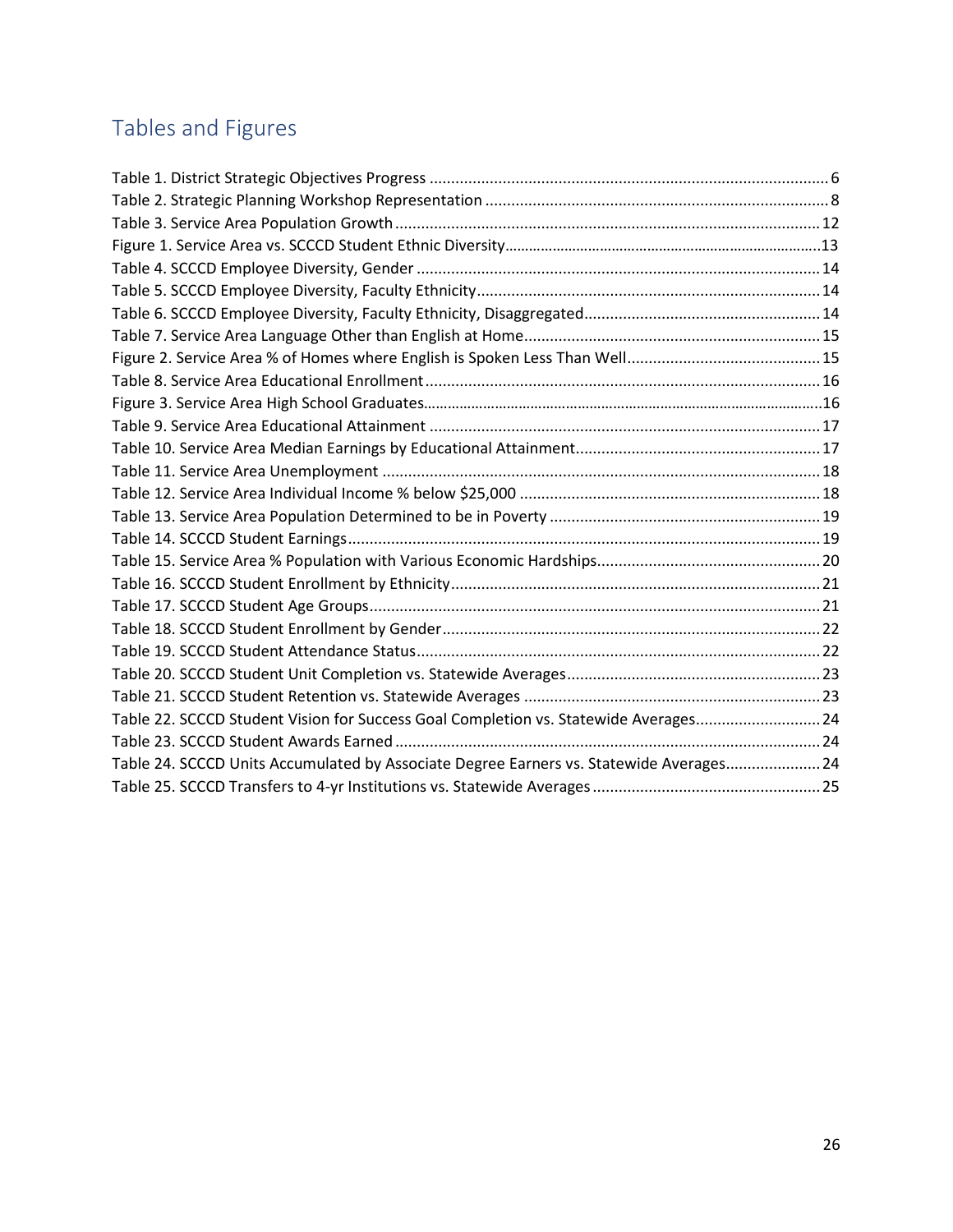## <span id="page-26-0"></span>Acknowledgements

A total of 125 faculty, staff, students, community members and board members contributed to the development of the State Center Community College District's 2020-2024 Strategic Plan. SCCCD planning is a critical and collaborative process that involves all district constituent groups and the community; without the leadership of the Chancellor and the District Strategic Planning Committee, this plan would not exist. In addition, community, industry and district stakeholders came together for a Strategic Planning Workshop. Important insights, opinions and recommendations contributed from those events have made their way into this strategic plan to create a vibrant, living, truly multifaceted document, which will serve as a foundation for decision making for the three-year period with a goal always of improved student service. Special gratitude is extended to all who participated and to those who went the extra mile to make this strategic plan a reality.

| <b>Board of Trustees</b>        | District Administrative Leadership Team                   |
|---------------------------------|-----------------------------------------------------------|
| Annalisa Perea, President       | Dr. Paul Parnell, Chancellor                              |
| Magdalena Gomez, Vice President | Jerome Countee, Vice Chancellor, Educational Services and |
| Nasreen Johnson, Secretary      | <b>Institutional Effectiveness</b>                        |
| Bobby Kahn, Trustee             | Dr. Carole Goldsmith, President, Fresno City College      |
| Danielle Parra, Trustee         | Dr. Jerry Buckley, President, Reedley College             |
| Deborah J. Ikeda, Trustee       | Dr. Lori Bennett, President, Clovis Community College     |
| Richard M. Caglia, Trustee      | Dr. Angel Reyna, President, Madera Community College      |

| <b>District Strategic Planning Committee</b> |                            |                                     |  |
|----------------------------------------------|----------------------------|-------------------------------------|--|
| Academic Senate:                             | Administration:            | SCFT:                               |  |
| Karla Kirk, FCC                              | Dale van Dam, RC           | Paul Gilmore                        |  |
| Cynthia Elliott, CCC                         | Lorraine Smith, FCC        |                                     |  |
| Brad Millar, MCC                             | Janice Offenbach, RC       |                                     |  |
| Darlene Murray, RC                           | Cherylyn Crill-Hornsby, DO | <b>Student Representatives:</b>     |  |
| Kerry Ybarra, FCC                            | Dmitri Rogulkin, DO        | Thong Dinh, CCC                     |  |
|                                              | Shelly Connor, MCC         | Aaron Litt, CCC                     |  |
| CSEA:                                        | Tim Woods, FCC             | Isreal Ogbu, FCC                    |  |
| Peter Tony-Tran, RC                          | Kira Tippins, CCC          |                                     |  |
| Angela Aguirre, RC                           | Janice Offenbach, RC       |                                     |  |
|                                              | Alex Adams, CCC            |                                     |  |
| <b>Classified Senate:</b>                    |                            | Special thanks to:                  |  |
| Debbie Osborne, RC                           |                            | Bethany Johns, Research Assistant   |  |
| Monique Reyna, FCC                           |                            | Janet Barbeiro, Committee Secretary |  |

FCC: Fresno City College; CCC: Clovis Community College; RC: Reedley College; DO: District Office; MCC: Madera Community College

SCFT: State Center Federation of Teachers; CSEA: California School Employees Association